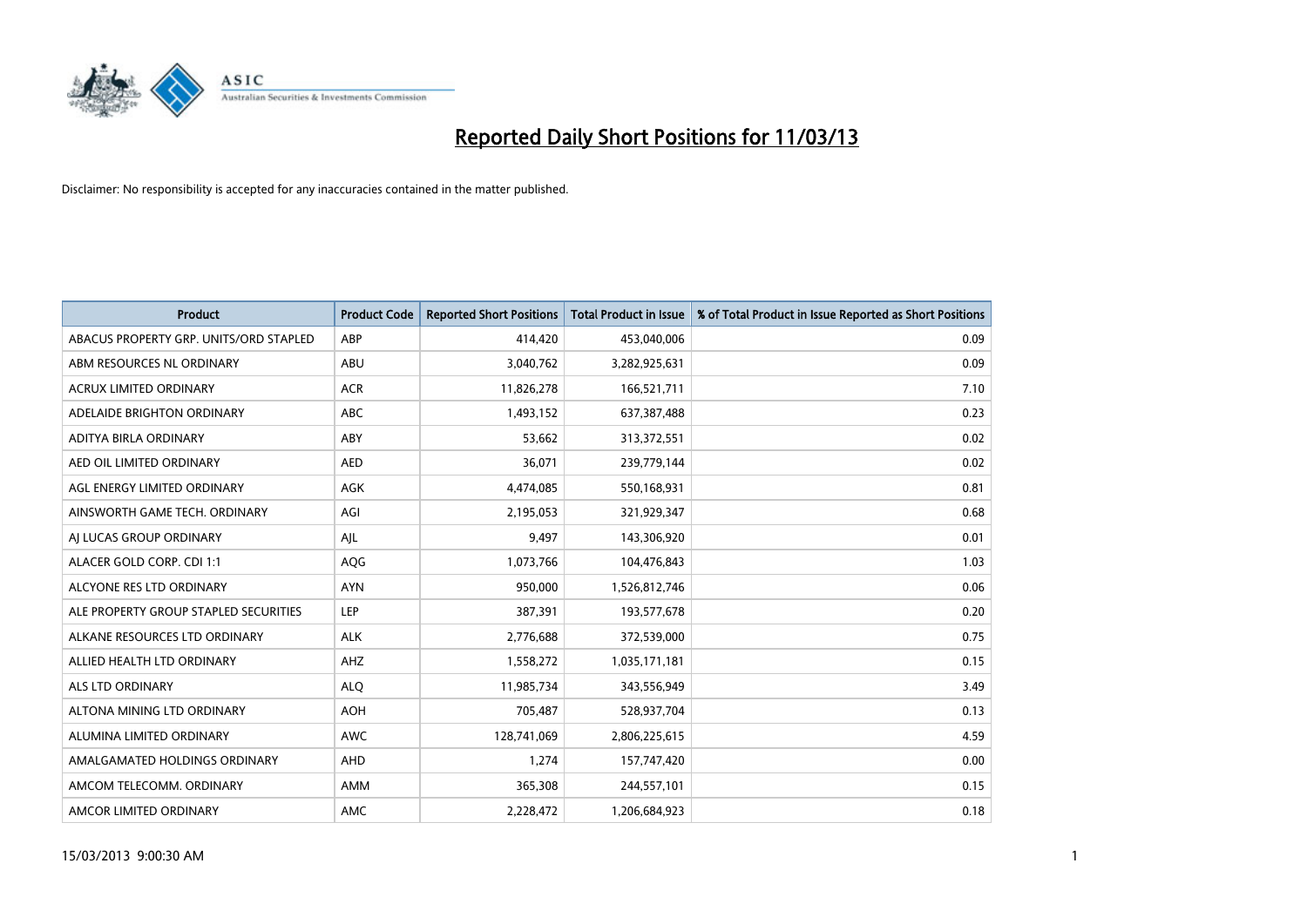

| <b>Product</b>                            | <b>Product Code</b> | <b>Reported Short Positions</b> | <b>Total Product in Issue</b> | % of Total Product in Issue Reported as Short Positions |
|-------------------------------------------|---------------------|---------------------------------|-------------------------------|---------------------------------------------------------|
| AMP LIMITED ORDINARY                      | AMP                 | 9,450,637                       | 2,930,423,546                 | 0.32                                                    |
| AMPELLA MINING ORDINARY                   | <b>AMX</b>          | 3,655,966                       | 248,000,493                   | 1.47                                                    |
| ANGLOGOLD ASHANTI CDI 5:1                 | AGG                 |                                 | 89,207,765                    | 0.00                                                    |
| ANSELL LIMITED ORDINARY                   | <b>ANN</b>          | 6,817,528                       | 130,768,652                   | 5.21                                                    |
| ANTARES ENERGY LTD ORDINARY               | <b>AZZ</b>          | 477,481                         | 257,000,000                   | 0.19                                                    |
| ANZ BANKING GRP LTD ORDINARY              | ANZ                 | 3,342,415                       | 2,743,726,184                 | 0.12                                                    |
| APA GROUP STAPLED SECURITIES              | <b>APA</b>          | 5,982,815                       | 827,350,325                   | 0.72                                                    |
| APN NEWS & MEDIA ORDINARY                 | <b>APN</b>          | 13,394,851                      | 661,526,586                   | 2.02                                                    |
| AQUARIUS PLATINUM. ORDINARY               | <b>AOP</b>          | 12,569,441                      | 486,851,336                   | 2.58                                                    |
| AQUILA RESOURCES ORDINARY                 | <b>AQA</b>          | 11,018,750                      | 411,804,442                   | 2.68                                                    |
| ARAFURA RESOURCE LTD ORDINARY             | <b>ARU</b>          | 381,677                         | 441,270,644                   | 0.09                                                    |
| ARB CORPORATION ORDINARY                  | <b>ARP</b>          | 149,434                         | 72,481,302                    | 0.21                                                    |
| ARDENT LEISURE GROUP STAPLED SECURITIES   | AAD                 | 3,141,047                       | 397,774,513                   | 0.79                                                    |
| ARISTOCRAT LEISURE ORDINARY               | ALL                 | 7,572,849                       | 551,418,047                   | 1.37                                                    |
| ARRIUM LTD ORDINARY                       | ARI                 | 7,360,214                       | 1,351,527,328                 | 0.54                                                    |
| ASCIANO LIMITED ORDINARY                  | <b>AIO</b>          | 4,317,925                       | 975,385,664                   | 0.44                                                    |
| ASG GROUP LIMITED ORDINARY                | <b>ASZ</b>          | 1,321,659                       | 206,720,839                   | 0.64                                                    |
| ASPEN GROUP ORD/UNITS STAPLED             | <b>APZ</b>          | 236,874                         | 1,192,665,422                 | 0.02                                                    |
| ASPIRE MINING LTD ORDINARY                | <b>AKM</b>          | 40,949                          | 655,594,556                   | 0.01                                                    |
| ASTRO JAP PROP GROUP STAPLED US PROHIBIT. | AJA                 | 8.097                           | 67,211,752                    | 0.01                                                    |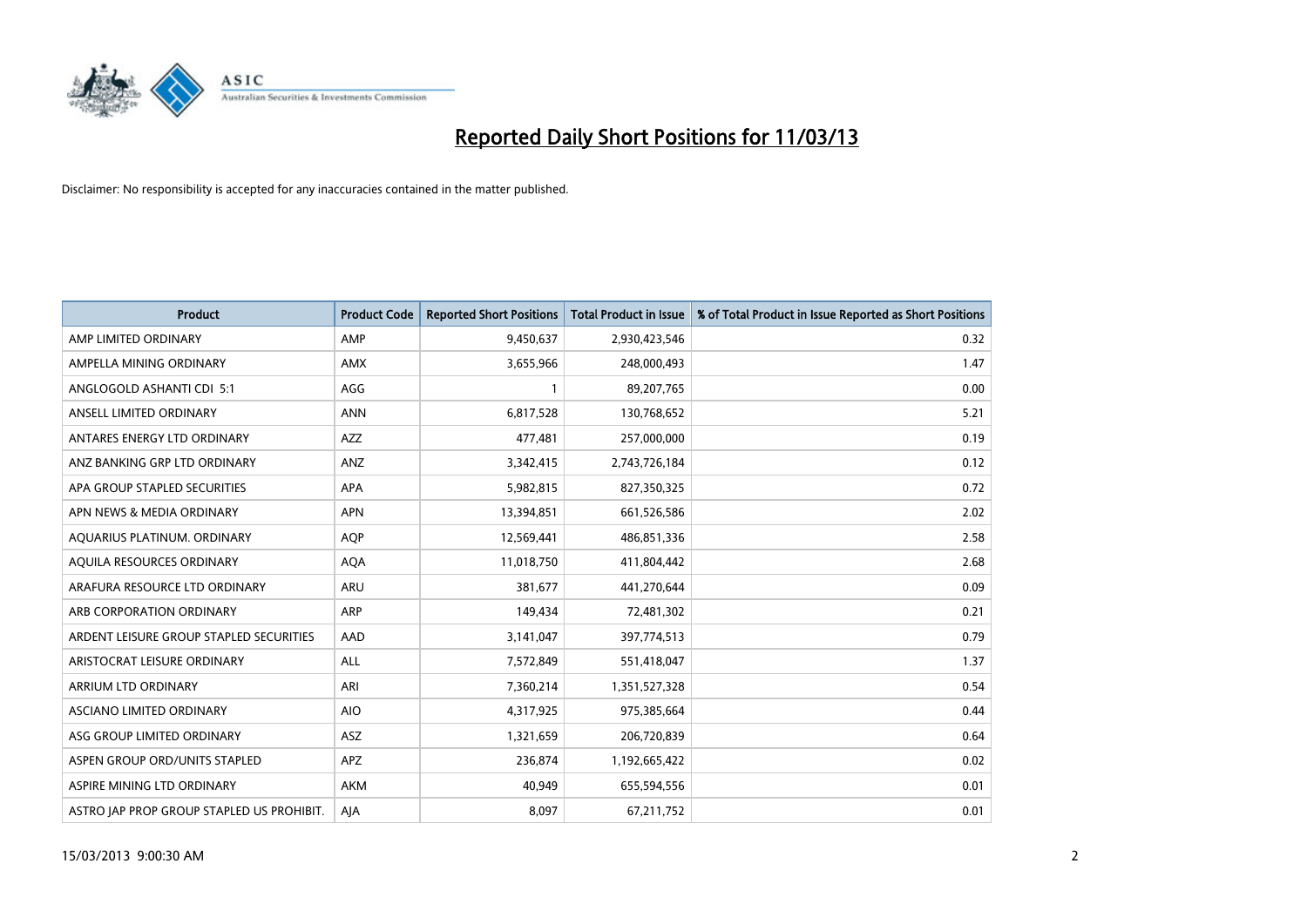

| <b>Product</b>                       | <b>Product Code</b> | <b>Reported Short Positions</b> | <b>Total Product in Issue</b> | % of Total Product in Issue Reported as Short Positions |
|--------------------------------------|---------------------|---------------------------------|-------------------------------|---------------------------------------------------------|
| ASX LIMITED ORDINARY                 | <b>ASX</b>          | 3,160,363                       | 175,136,729                   | 1.80                                                    |
| ATLAS IRON LIMITED ORDINARY          | <b>AGO</b>          | 11,958,858                      | 909,718,409                   | 1.31                                                    |
| AURIZON HOLDINGS LTD ORDINARY        | AZJ                 | 8,017,546                       | 2,137,284,503                 | 0.38                                                    |
| AURORA OIL & GAS ORDINARY            | <b>AUT</b>          | 5,998,536                       | 447,885,778                   | 1.34                                                    |
| AUSDRILL LIMITED ORDINARY            | <b>ASL</b>          | 3,824,553                       | 309,451,963                   | 1.24                                                    |
| AUSENCO LIMITED ORDINARY             | AAX                 | 1,139,233                       | 123,527,574                   | 0.92                                                    |
| AUSTAL LIMITED ORDINARY              | ASB                 | 456,094                         | 346,007,639                   | 0.13                                                    |
| <b>AUSTBROKERS HOLDINGS ORDINARY</b> | <b>AUB</b>          | 1,970                           | 57,568,703                    | 0.00                                                    |
| AUSTIN ENGINEERING ORDINARY          | <b>ANG</b>          | 512,069                         | 73,164,403                    | 0.70                                                    |
| AUSTRALAND PROPERTY STAPLED SECURITY | <b>ALZ</b>          | 388,434                         | 578,324,670                   | 0.07                                                    |
| AUSTRALIAN AGRICULT. ORDINARY        | <b>AAC</b>          | 1,079,091                       | 312,905,085                   | 0.34                                                    |
| AUSTRALIAN INFRASTR. UNITS/ORDINARY  | <b>AIX</b>          | 3,195,026                       | 620,733,944                   | 0.51                                                    |
| AUSTRALIAN PHARM. ORDINARY           | API                 | 286,281                         | 488,115,883                   | 0.06                                                    |
| AVIENNINGS LIMITED ORDINARY          | AVI                 | 121,391                         | 274,588,694                   | 0.04                                                    |
| AWE LIMITED ORDINARY                 | <b>AWE</b>          | 3,397,424                       | 522,116,985                   | 0.65                                                    |
| AZIMUTH RES LTD ORDINARY             | <b>AZH</b>          | 1,577,045                       | 430,626,680                   | 0.37                                                    |
| <b>BANDANNA ENERGY ORDINARY</b>      | <b>BND</b>          | 22,977,367                      | 528,481,199                   | 4.35                                                    |
| BANK OF QUEENSLAND. ORDINARY         | <b>BOQ</b>          | 4,975,747                       | 312,878,919                   | 1.59                                                    |
| <b>BASE RES LIMITED ORDINARY</b>     | <b>BSE</b>          | 414,982                         | 560,440,029                   | 0.07                                                    |
| <b>BATHURST RESOURCES ORDINARY</b>   | <b>BTU</b>          | 26,464,244                      | 697,247,997                   | 3.80                                                    |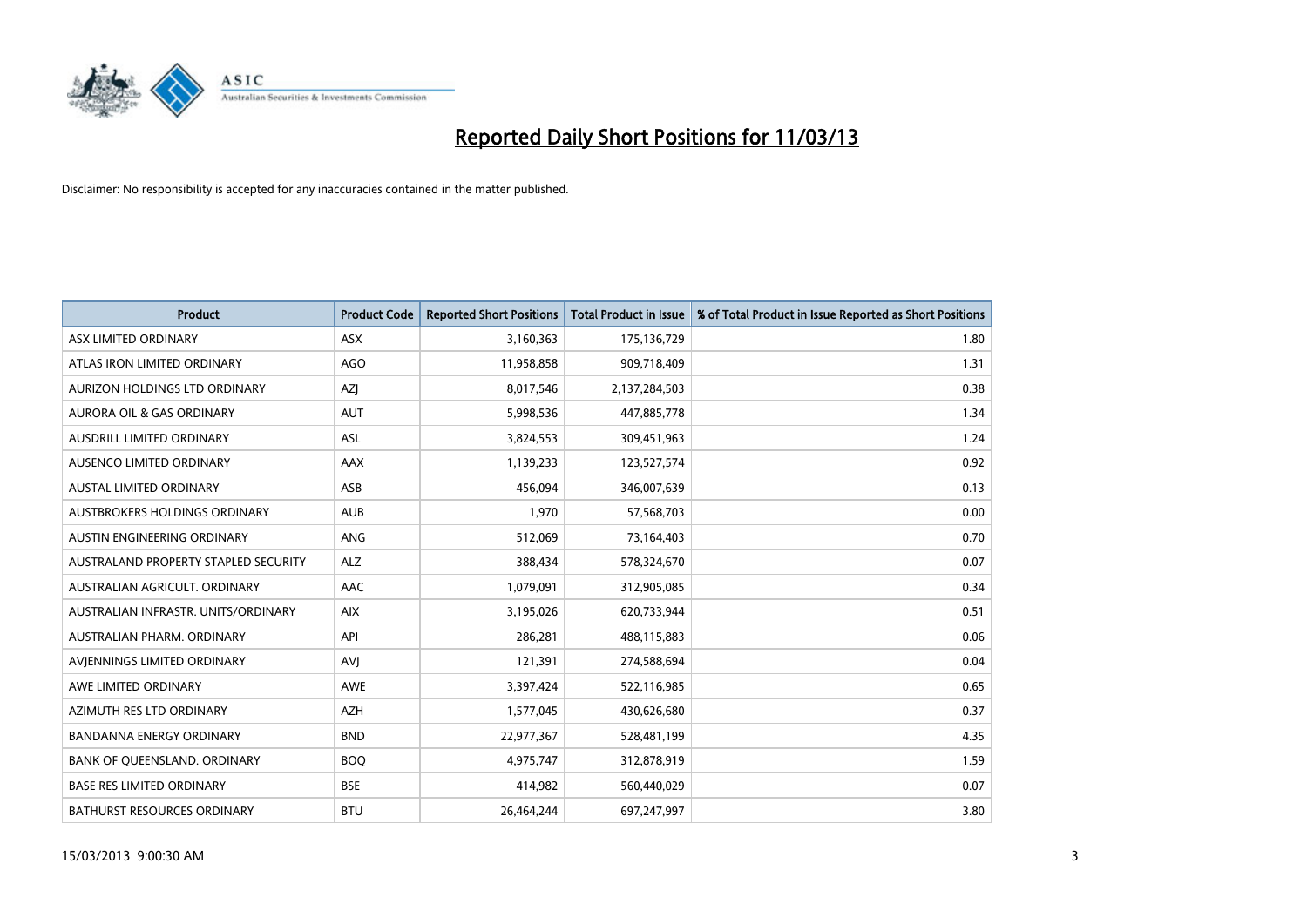

| <b>Product</b>                                | <b>Product Code</b> | <b>Reported Short Positions</b> | <b>Total Product in Issue</b> | % of Total Product in Issue Reported as Short Positions |
|-----------------------------------------------|---------------------|---------------------------------|-------------------------------|---------------------------------------------------------|
| <b>BC IRON LIMITED ORDINARY</b>               | <b>BCI</b>          | 143,039                         | 122,729,384                   | 0.12                                                    |
| BEACH ENERGY LIMITED ORDINARY                 | <b>BPT</b>          | 14,325,321                      | 1,264,889,397                 | 1.13                                                    |
| BEADELL RESOURCE LTD ORDINARY                 | <b>BDR</b>          | 22,168,920                      | 742,204,752                   | 2.99                                                    |
| BEGA CHEESE LTD ORDINARY                      | <b>BGA</b>          | 3,781                           | 151,866,050                   | 0.00                                                    |
| BENDIGO AND ADELAIDE ORDINARY                 | <b>BEN</b>          | 9,507,218                       | 402,454,677                   | 2.36                                                    |
| BERKELEY RESOURCES ORDINARY                   | <b>BKY</b>          | 141,193                         | 179,393,273                   | 0.08                                                    |
| <b>BHP BILLITON LIMITED ORDINARY</b>          | <b>BHP</b>          | 10,796,571                      | 3,211,691,105                 | 0.34                                                    |
| <b>BILLABONG ORDINARY</b>                     | <b>BBG</b>          | 9,437,178                       | 478,944,292                   | 1.97                                                    |
| <b>BLACKTHORN RESOURCES ORD US PROHIBITED</b> | <b>BTR</b>          | 154,980                         | 164,285,950                   | 0.09                                                    |
| <b>BLUESCOPE STEEL LTD ORDINARY</b>           | <b>BSL</b>          | 1,519,698                       | 558,243,305                   | 0.27                                                    |
| <b>BOART LONGYEAR ORDINARY</b>                | <b>BLY</b>          | 4,680,648                       | 461,163,412                   | 1.01                                                    |
| BORAL LIMITED, ORDINARY                       | <b>BLD</b>          | 22,923,069                      | 766,370,951                   | 2.99                                                    |
| <b>BRADKEN LIMITED ORDINARY</b>               | <b>BKN</b>          | 11,475,751                      | 169,240,662                   | 6.78                                                    |
| <b>BRAMBLES LIMITED ORDINARY</b>              | <b>BXB</b>          | 1,084,219                       | 1,556,673,996                 | 0.07                                                    |
| BREVILLE GROUP LTD ORDINARY                   | <b>BRG</b>          | 195,179                         | 130,095,322                   | 0.15                                                    |
| <b>BRICKWORKS LIMITED ORDINARY</b>            | <b>BKW</b>          | 13,931                          | 147,818,132                   | 0.01                                                    |
| BROCKMAN MINING LTD ORDINARY                  | <b>BCK</b>          | 91,872                          | 7,894,482,131                 | 0.00                                                    |
| BT INVESTMENT MNGMNT ORDINARY                 | <b>BTT</b>          | 130                             | 274,214,460                   | 0.00                                                    |
| <b>BURU ENERGY ORDINARY</b>                   | <b>BRU</b>          | 18,067,721                      | 273,912,685                   | 6.60                                                    |
| <b>BWP TRUST ORDINARY UNITS</b>               | <b>BWP</b>          | 2,015,814                       | 537,753,954                   | 0.37                                                    |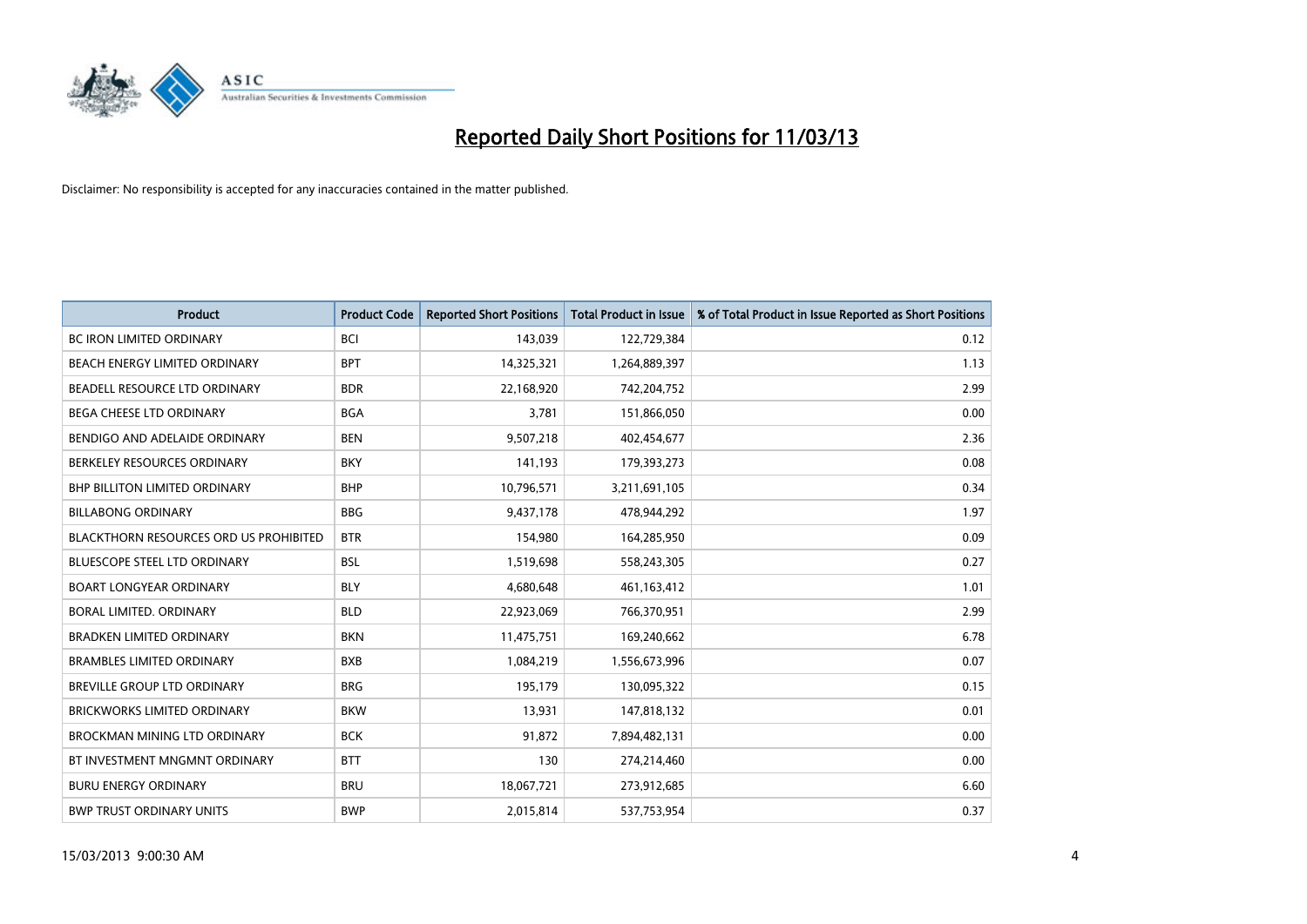

| <b>Product</b>                          | <b>Product Code</b> | <b>Reported Short Positions</b> | <b>Total Product in Issue</b> | % of Total Product in Issue Reported as Short Positions |
|-----------------------------------------|---------------------|---------------------------------|-------------------------------|---------------------------------------------------------|
| CABCHARGE AUSTRALIA ORDINARY            | CAB                 | 7,509,120                       | 120,430,683                   | 6.24                                                    |
| CALIBRE GROUP LTD ORDINARY              | <b>CGH</b>          | 843,313                         | 307,378,401                   | 0.27                                                    |
| <b>CALTEX AUSTRALIA ORDINARY</b>        | <b>CTX</b>          | 5,450,728                       | 270,000,000                   | 2.02                                                    |
| CAPE LAMBERT RES LTD ORDINARY           | <b>CFE</b>          | 682,083                         | 687,533,792                   | 0.10                                                    |
| CAPITOL HEALTH ORDINARY                 | CAI                 | 20,986                          | 373,511,663                   | 0.01                                                    |
| CARABELLA RES LTD ORDINARY              | <b>CLR</b>          | 53,326                          | 152,361,547                   | 0.03                                                    |
| <b>CARBON ENERGY ORDINARY</b>           | <b>CNX</b>          | 48,071                          | 779,807,322                   | 0.01                                                    |
| CARDNO LIMITED ORDINARY                 | <b>CDD</b>          | 6,418,310                       | 142,770,550                   | 4.50                                                    |
| CARNARVON PETROLEUM ORDINARY            | <b>CVN</b>          | 190,284                         | 934,109,501                   | 0.02                                                    |
| CARSALES.COM LTD ORDINARY               | <b>CRZ</b>          | 5,036,800                       | 235,783,495                   | 2.14                                                    |
| CASH CONVERTERS ORDINARY                | CCV                 | 20,836                          | 423,861,025                   | 0.00                                                    |
| CENTRAL PETROLEUM ORDINARY              | <b>CTP</b>          | 1,392,571                       | 1,388,978,845                 | 0.10                                                    |
| CERAMIC FUEL CELLS ORDINARY             | CFU                 | 390                             | 1,559,231,320                 | 0.00                                                    |
| CFS RETAIL TRUST GRP STAPLED SECURITIES | <b>CFX</b>          | 52,742,697                      | 2,828,495,659                 | 1.86                                                    |
| CHALLENGER DIV.PRO. STAPLED UNITS       | <b>CDI</b>          | 89,280                          | 214,101,013                   | 0.04                                                    |
| CHALLENGER LIMITED ORDINARY             | <b>CGF</b>          | 3,150,929                       | 534,607,512                   | 0.59                                                    |
| CHARTER HALL GROUP STAPLED US PROHIBIT. | <b>CHC</b>          | 337,198                         | 302,262,312                   | 0.11                                                    |
| <b>CHARTER HALL RETAIL UNITS</b>        | <b>CQR</b>          | 715,408                         | 337,582,974                   | 0.21                                                    |
| <b>CHORUS LIMITED ORDINARY</b>          | <b>CNU</b>          | 430,164                         | 385,082,123                   | 0.11                                                    |
| CITIGOLD CORP LTD ORDINARY              | <b>CTO</b>          | 153,427                         | 1,352,907,765                 | 0.01                                                    |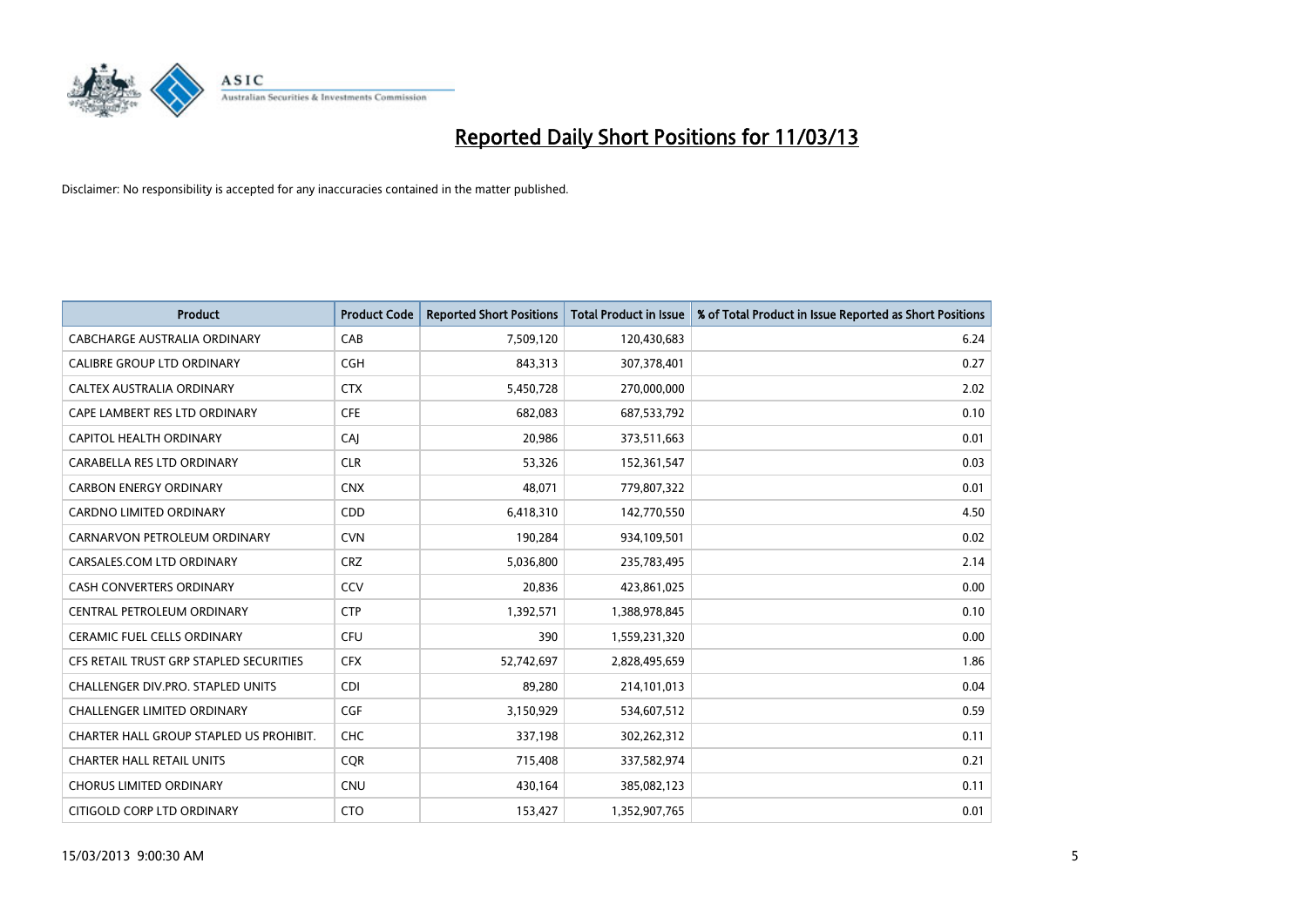

| <b>Product</b>                          | <b>Product Code</b> | <b>Reported Short Positions</b> | <b>Total Product in Issue</b> | % of Total Product in Issue Reported as Short Positions |
|-----------------------------------------|---------------------|---------------------------------|-------------------------------|---------------------------------------------------------|
| COAL OF AFRICA LTD ORDINARY             | <b>CZA</b>          | 115,432                         | 1,048,368,613                 | 0.01                                                    |
| <b>COALSPUR MINES LTD ORDINARY</b>      | <b>CPL</b>          | 13,423,938                      | 634,248,901                   | 2.12                                                    |
| COCA-COLA AMATIL ORDINARY               | <b>CCL</b>          | 1,874,922                       | 762,133,414                   | 0.25                                                    |
| COCHLEAR LIMITED ORDINARY               | <b>COH</b>          | 4,245,763                       | 57,040,932                    | 7.44                                                    |
| <b>COCKATOO COAL ORDINARY</b>           | <b>COK</b>          | 11,880,294                      | 1,016,746,908                 | 1.17                                                    |
| <b>CODAN LIMITED ORDINARY</b>           | <b>CDA</b>          | 111,565                         | 176,926,104                   | 0.06                                                    |
| <b>COLLINS FOODS LTD ORDINARY</b>       | <b>CKF</b>          | 510.719                         | 93,000,003                    | 0.55                                                    |
| COMMONWEALTH BANK, ORDINARY             | CBA                 | 9,372,203                       | 1,609,180,841                 | 0.58                                                    |
| <b>COMMONWEALTH PROP ORDINARY UNITS</b> | <b>CPA</b>          | 12,479,282                      | 2,347,003,413                 | 0.53                                                    |
| <b>COMPASS RESOURCES ORDINARY</b>       | <b>CMR</b>          | 7,472                           | 1,403,744,100                 | 0.00                                                    |
| <b>COMPUTERSHARE LTD ORDINARY</b>       | CPU                 | 11,267,672                      | 555,664,059                   | 2.03                                                    |
| <b>COOPER ENERGY LTD ORDINARY</b>       | <b>COE</b>          | 173,721                         | 329,034,654                   | 0.05                                                    |
| <b>CORP TRAVEL LIMITED ORDINARY</b>     | <b>CTD</b>          | 159,183                         | 77,410,044                    | 0.21                                                    |
| <b>CREDIT CORP GROUP ORDINARY</b>       | <b>CCP</b>          | 16.642                          | 45,932,899                    | 0.04                                                    |
| <b>CROMWELL PROP STAPLED SECURITIES</b> | <b>CMW</b>          | 29,203                          | 1,460,982,142                 | 0.00                                                    |
| <b>CROWN LIMITED ORDINARY</b>           | <b>CWN</b>          | 6,552,975                       | 728,394,185                   | 0.90                                                    |
| <b>CSG LIMITED ORDINARY</b>             | CSV                 | 8,018                           | 278,155,477                   | 0.00                                                    |
| <b>CSL LIMITED ORDINARY</b>             | <b>CSL</b>          | 752,590                         | 498,199,305                   | 0.15                                                    |
| <b>CSR LIMITED ORDINARY</b>             | <b>CSR</b>          | 44,960,379                      | 506,000,315                   | 8.89                                                    |
| <b>CUDECO LIMITED ORDINARY</b>          | CDU                 | 2,689,306                       | 199,877,294                   | 1.35                                                    |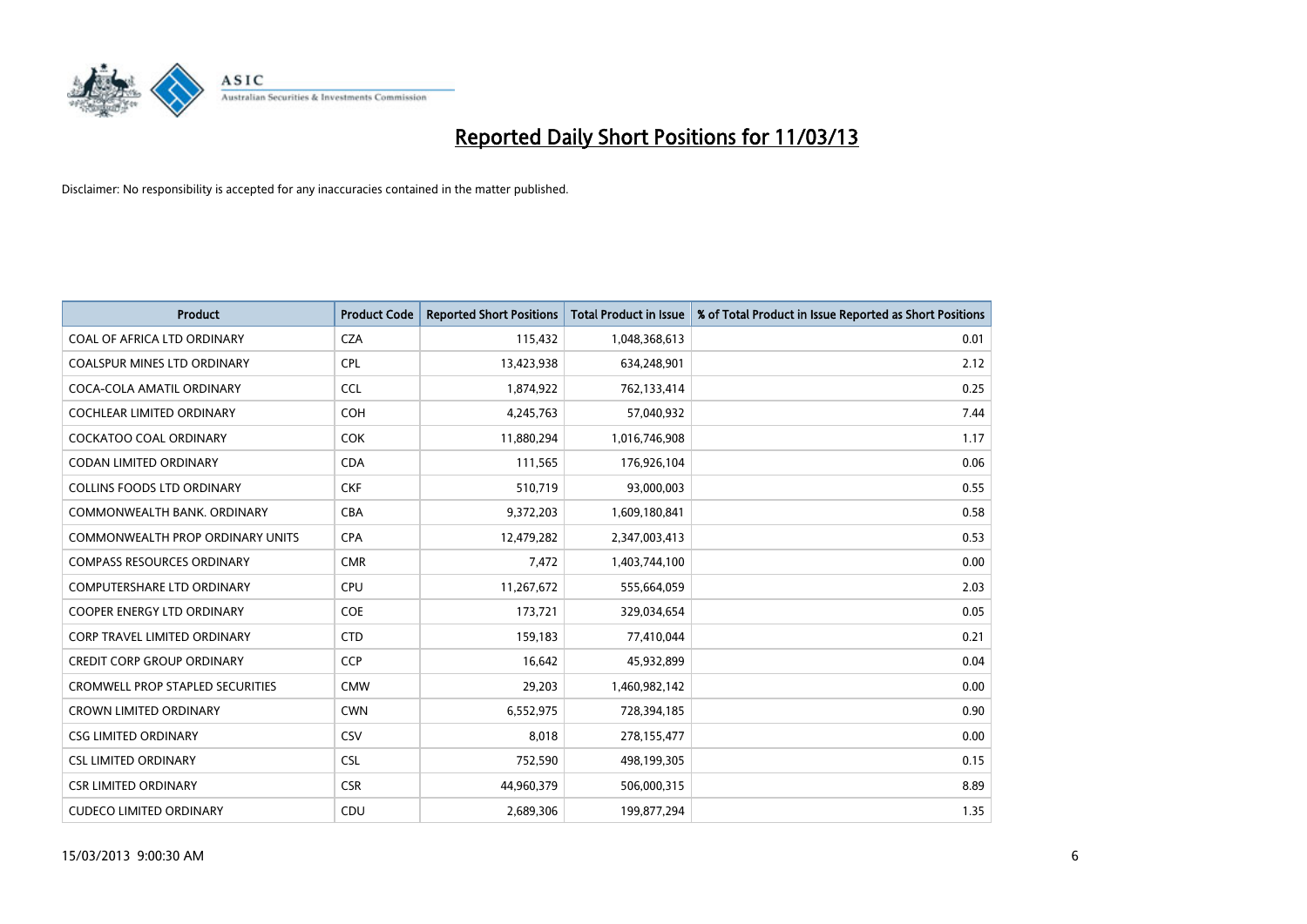

| <b>Product</b>                       | <b>Product Code</b> | <b>Reported Short Positions</b> | <b>Total Product in Issue</b> | % of Total Product in Issue Reported as Short Positions |
|--------------------------------------|---------------------|---------------------------------|-------------------------------|---------------------------------------------------------|
| DART ENERGY LTD ORDINARY             | <b>DTE</b>          | 15,868,374                      | 878,668,388                   | 1.81                                                    |
| DAVID JONES LIMITED ORDINARY         | <b>DIS</b>          | 61,096,870                      | 531,788,775                   | 11.49                                                   |
| <b>DECMIL GROUP LIMITED ORDINARY</b> | <b>DCG</b>          | 977,710                         | 168,203,219                   | 0.58                                                    |
| DEXUS PROPERTY GROUP STAPLED UNITS   | <b>DXS</b>          | 5,835,606                       | 4,839,024,176                 | 0.12                                                    |
| DISCOVERY METALS LTD ORDINARY        | <b>DML</b>          | 2,723,716                       | 486,986,451                   | 0.56                                                    |
| DOMINO PIZZA ENTERPR ORDINARY        | <b>DMP</b>          | 37,566                          | 70,192,674                    | 0.05                                                    |
| DORAY MINERALS LTD ORDINARY          | <b>DRM</b>          | 67,589                          | 141,866,768                   | 0.05                                                    |
| DOWNER EDI LIMITED ORDINARY          | <b>DOW</b>          | 4,144,101                       | 429,100,296                   | 0.97                                                    |
| DRILLSEARCH ENERGY ORDINARY          | <b>DLS</b>          | 1,464,485                       | 427,353,371                   | 0.34                                                    |
| DUET GROUP STAPLED US PROHIBIT.      | <b>DUE</b>          | 7,561,526                       | 1,169,314,842                 | 0.65                                                    |
| DULUXGROUP LIMITED ORDINARY          | <b>DLX</b>          | 6,428,894                       | 374,507,181                   | 1.72                                                    |
| <b>DWS LTD ORDINARY</b>              | <b>DWS</b>          | 296,516                         | 132,362,763                   | 0.22                                                    |
| ECHO ENTERTAINMENT ORDINARY          | EGP                 | 7,310,860                       | 825,672,730                   | 0.89                                                    |
| <b>ELDERS LIMITED ORDINARY</b>       | <b>ELD</b>          | 16,708,713                      | 448,598,480                   | 3.72                                                    |
| ELEMENTAL MINERALS ORDINARY          | <b>ELM</b>          | 33,456                          | 288,587,228                   | 0.01                                                    |
| ELEMENTOS LIMITED ORDINARY           | <b>ELT</b>          | 16                              | 149,531,420                   | 0.00                                                    |
| <b>EMECO HOLDINGS ORDINARY</b>       | <b>EHL</b>          | 6,699,423                       | 599,675,707                   | 1.12                                                    |
| <b>ENDEAVOUR MIN CORP CDI 1:1</b>    | <b>EVR</b>          | 1,242,873                       | 131,354,574                   | 0.95                                                    |
| <b>ENERGY RESOURCES ORDINARY 'A'</b> | <b>ERA</b>          | 7,834,539                       | 517,725,062                   | 1.51                                                    |
| <b>ENERGY WORLD CORPOR, ORDINARY</b> | <b>EWC</b>          | 19,393,066                      | 1,734,166,672                 | 1.12                                                    |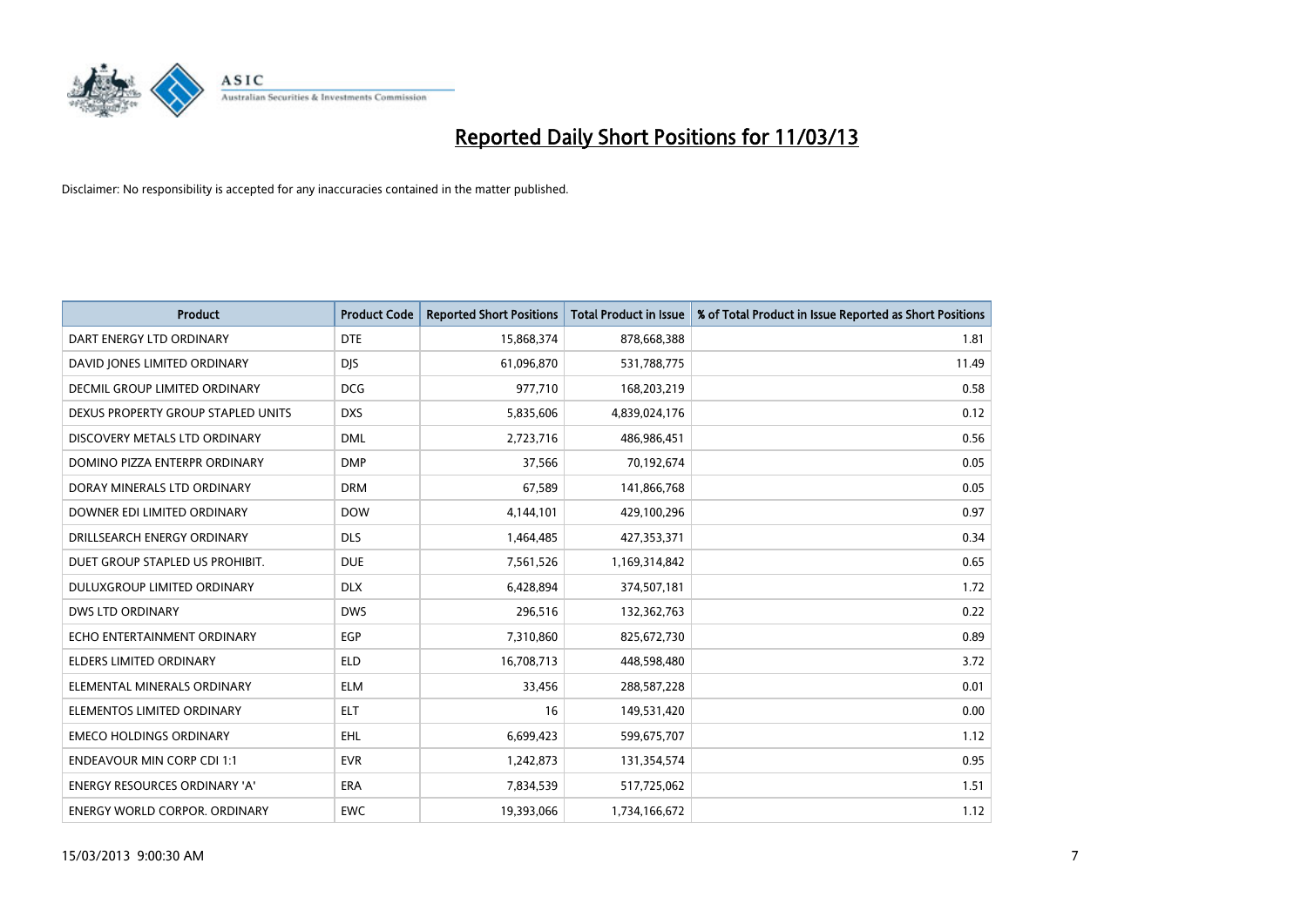

| <b>Product</b>                         | <b>Product Code</b> | <b>Reported Short Positions</b> | <b>Total Product in Issue</b> | % of Total Product in Issue Reported as Short Positions |
|----------------------------------------|---------------------|---------------------------------|-------------------------------|---------------------------------------------------------|
| <b>ENVESTRA LIMITED ORDINARY</b>       | <b>ENV</b>          | 8,626,663                       | 1,603,333,497                 | 0.54                                                    |
| ETHANE PIPELINE STAPLED SECURITIES     | <b>EPX</b>          | 16                              | 69,302,275                    | 0.00                                                    |
| EVOLUTION MINING LTD ORDINARY          | <b>EVN</b>          | 12,298,710                      | 708,092,989                   | 1.74                                                    |
| FAIRFAX MEDIA LTD ORDINARY             | <b>FXI</b>          | 386,691,683                     | 2,351,955,725                 | 16.44                                                   |
| <b>FANTASTIC HOLDINGS ORDINARY</b>     | <b>FAN</b>          | 6,017                           | 102,739,538                   | 0.01                                                    |
| FAR LTD ORDINARY                       | <b>FAR</b>          | 22,121,932                      | 2,499,846,742                 | 0.88                                                    |
| FEDERATION CNTRES ORD/UNIT STAPLED SEC | <b>FDC</b>          | 4,983,277                       | 1,427,641,139                 | 0.35                                                    |
| FKP PROPERTY GROUP STAPLED SECURITIES  | <b>FKP</b>          | 6,127,149                       | 321,578,705                   | 1.91                                                    |
| FLEETWOOD CORP ORDINARY                | <b>FWD</b>          | 3,275,834                       | 60,104,188                    | 5.45                                                    |
| FLETCHER BUILDING ORDINARY             | <b>FBU</b>          | 4,286,139                       | 684,793,538                   | 0.63                                                    |
| FLEXIGROUP LIMITED ORDINARY            | <b>FXL</b>          | 57,255                          | 287,869,669                   | 0.02                                                    |
| <b>FLIGHT CENTRE ORDINARY</b>          | <b>FLT</b>          | 10,858,566                      | 100,289,792                   | 10.83                                                   |
| <b>FLINDERS MINES LTD ORDINARY</b>     | <b>FMS</b>          | 3,255,460                       | 1,821,300,404                 | 0.18                                                    |
| <b>FOCUS MINERALS LTD ORDINARY</b>     | <b>FML</b>          | 12,720,179                      | 8,822,771,352                 | 0.14                                                    |
| FONTERRA SHARE FUND ORDINARY UNITS     | <b>FSF</b>          | 36,135                          | 95,822,090                    | 0.04                                                    |
| FORGE GROUP LIMITED ORDINARY           | FGE                 | 91,263                          | 86,169,014                    | 0.11                                                    |
| FORTESCUE METALS GRP ORDINARY          | <b>FMG</b>          | 158,606,808                     | 3,113,798,659                 | 5.09                                                    |
| <b>G.U.D. HOLDINGS ORDINARY</b>        | <b>GUD</b>          | 3,931,015                       | 71,341,319                    | 5.51                                                    |
| <b>G8 EDUCATION LIMITED ORDINARY</b>   | <b>GEM</b>          | 194,357                         | 270,940,348                   | 0.07                                                    |
| <b>GALAXY RESOURCES ORDINARY</b>       | <b>GXY</b>          | 3,634,947                       | 584,355,501                   | 0.62                                                    |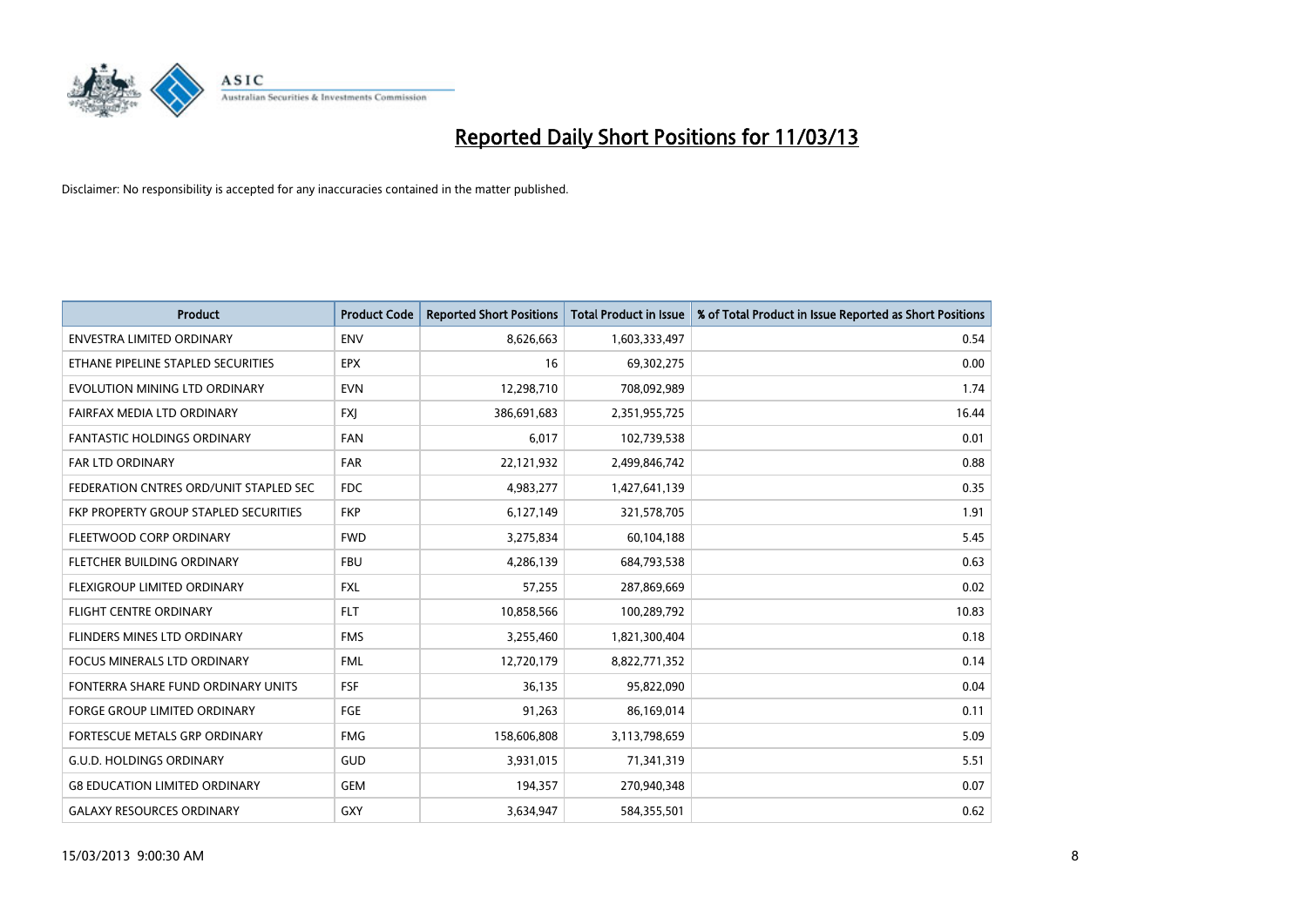

| <b>Product</b>                            | <b>Product Code</b> | <b>Reported Short Positions</b> | <b>Total Product in Issue</b> | % of Total Product in Issue Reported as Short Positions |
|-------------------------------------------|---------------------|---------------------------------|-------------------------------|---------------------------------------------------------|
| <b>GEODYNAMICS LIMITED ORDINARY</b>       | GDY                 | 850                             | 406,452,608                   | 0.00                                                    |
| <b>GINDALBIE METALS LTD ORDINARY</b>      | GBG                 | 41,281,771                      | 1,404,350,200                 | 2.94                                                    |
| <b>GOODMAN FIELDER, ORDINARY</b>          | <b>GFF</b>          | 24,996,456                      | 1,955,559,207                 | 1.28                                                    |
| <b>GOODMAN GROUP STAPLED US PROHIBIT.</b> | <b>GMG</b>          | 1,811,074                       | 1,713,233,947                 | 0.11                                                    |
| <b>GPT GROUP STAPLED SEC.</b>             | GPT                 | 7,487,414                       | 1,768,731,729                 | 0.42                                                    |
| <b>GRAINCORP LIMITED A CLASS ORDINARY</b> | <b>GNC</b>          | 1,086,964                       | 228,855,628                   | 0.47                                                    |
| <b>GRANGE RESOURCES, ORDINARY</b>         | GRR                 | 1,490,990                       | 1,156,181,782                 | 0.13                                                    |
| <b>GREENLAND MIN EN LTD ORDINARY</b>      | GGG                 | 4,737,819                       | 571,225,263                   | 0.83                                                    |
| <b>GRYPHON MINERALS LTD ORDINARY</b>      | GRY                 | 24,965,425                      | 400,464,983                   | 6.23                                                    |
| <b>GUILDFORD COAL LTD ORDINARY</b>        | <b>GUF</b>          | 1,107,115                       | 635,046,899                   | 0.17                                                    |
| GUJARAT NRE COAL LTD ORDINARY             | <b>GNM</b>          | 1,624,800                       | 1,376,138,678                 | 0.12                                                    |
| <b>GUNNS LIMITED ORDINARY</b>             | <b>GNS</b>          | 52,741,216                      | 848,401,559                   | 6.22                                                    |
| <b>GWA GROUP LTD ORDINARY</b>             | <b>GWA</b>          | 5,409,773                       | 304,706,899                   | 1.78                                                    |
| <b>HARVEY NORMAN ORDINARY</b>             | <b>HVN</b>          | 89,210,995                      | 1,062,316,784                 | 8.40                                                    |
| HASTIE GROUP LIMITED ORDINARY             | <b>HST</b>          | 210,891                         | 137,353,504                   | 0.15                                                    |
| <b>HENDERSON GROUP CDI 1:1</b>            | <b>HGG</b>          | 2,760,002                       | 725,243,442                   | 0.38                                                    |
| HFA HOLDINGS LIMITED ORDINARY             | <b>HFA</b>          | 3,809                           | 117,332,831                   | 0.00                                                    |
| HIGHLANDS PACIFIC ORDINARY                | <b>HIG</b>          | 600,996                         | 789,132,854                   | 0.08                                                    |
| HILLGROVE RES LTD ORDINARY                | <b>HGO</b>          | 1,529,144                       | 1,022,760,221                 | 0.15                                                    |
| HILLS HOLDINGS LTD ORDINARY               | <b>HIL</b>          | 2.450.030                       | 246,500,444                   | 0.99                                                    |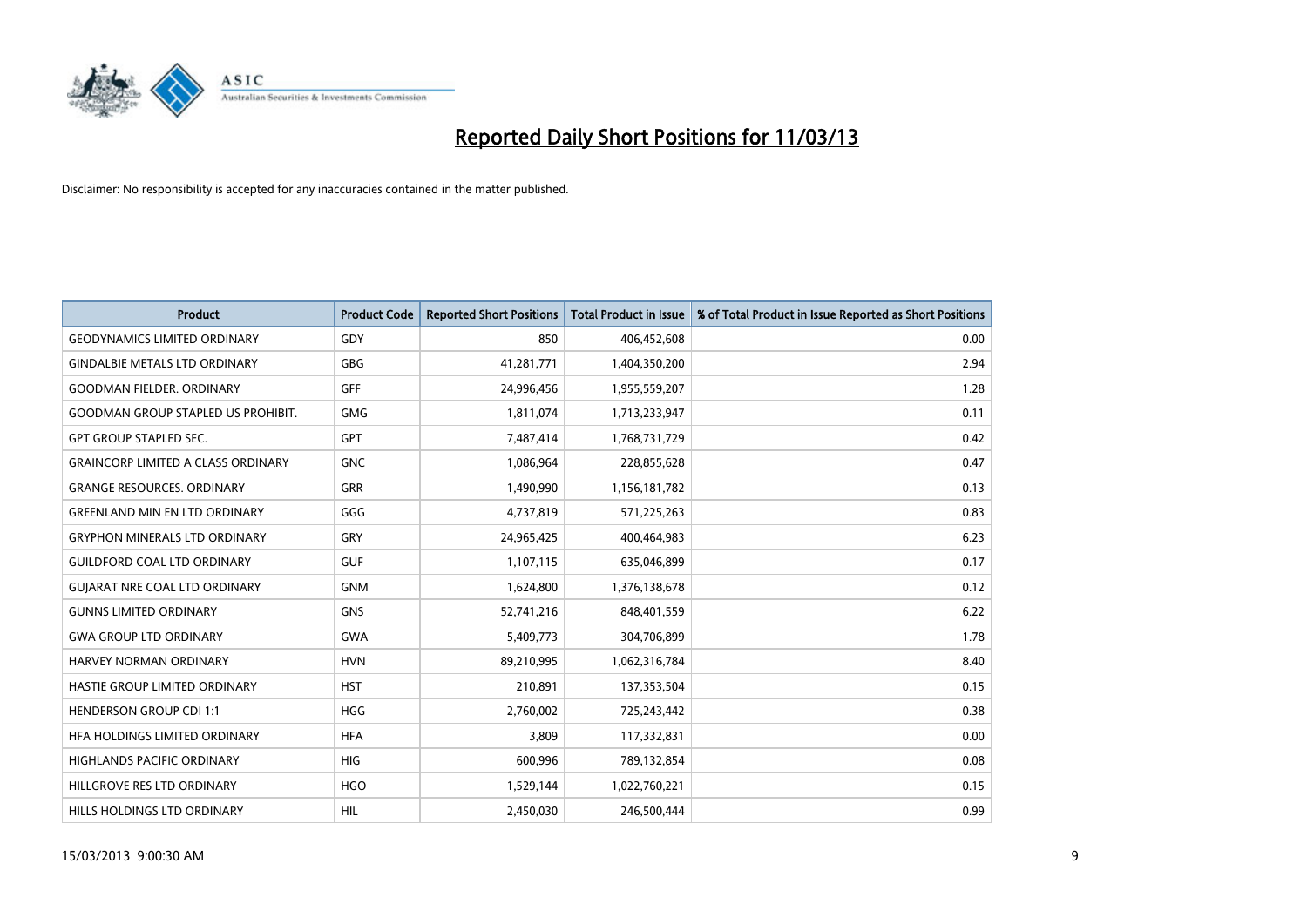

| <b>Product</b>                                | <b>Product Code</b> | <b>Reported Short Positions</b> | <b>Total Product in Issue</b> | % of Total Product in Issue Reported as Short Positions |
|-----------------------------------------------|---------------------|---------------------------------|-------------------------------|---------------------------------------------------------|
| HORIZON OIL LIMITED ORDINARY                  | <b>HZN</b>          | 31,052,094                      | 1,135,266,515                 | 2.74                                                    |
| ICON ENERGY LIMITED ORDINARY                  | <b>ICN</b>          | 1,597,929                       | 533,391,210                   | 0.30                                                    |
| <b>IINET LIMITED ORDINARY</b>                 | <b>IIN</b>          | 1,029,460                       | 161,238,847                   | 0.64                                                    |
| ILUKA RESOURCES ORDINARY                      | ILU                 | 59,238,846                      | 418,700,517                   | 14.15                                                   |
| <b>IMDEX LIMITED ORDINARY</b>                 | <b>IMD</b>          | 4,164,275                       | 210,473,188                   | 1.98                                                    |
| IMF (AUSTRALIA) LTD ORDINARY                  | <b>IMF</b>          | 739,823                         | 123,201,716                   | 0.60                                                    |
| <b>INCITEC PIVOT ORDINARY</b>                 | IPL                 | 13,820,212                      | 1,628,730,107                 | 0.85                                                    |
| <b>INDEPENDENCE GROUP ORDINARY</b>            | <b>IGO</b>          | 1,921,536                       | 232,882,535                   | 0.83                                                    |
| INDOPHIL RESOURCES ORDINARY                   | <b>IRN</b>          | 712,003                         | 1,203,146,194                 | 0.06                                                    |
| <b>INFIGEN ENERGY STAPLED SECURITIES</b>      | <b>IFN</b>          | 3,314,675                       | 762,265,972                   | 0.43                                                    |
| INSURANCE AUSTRALIA ORDINARY                  | IAG                 | 3,359,722                       | 2,079,034,021                 | 0.16                                                    |
| <b>INTEGRATED RESEARCH ORDINARY</b>           | IRI                 | 54,407                          | 168,359,453                   | 0.03                                                    |
| <b>INTREPID MINES ORDINARY</b>                | <b>IAU</b>          | 10,313,362                      | 555,623,798                   | 1.86                                                    |
| <b>INVESTA OFFICE FUND STAPLED SECURITIES</b> | <b>IOF</b>          | 1,754,379                       | 614,047,458                   | 0.29                                                    |
| <b>INVOCARE LIMITED ORDINARY</b>              | <b>IVC</b>          | 1,576,488                       | 110,030,298                   | 1.43                                                    |
| ION LIMITED ORDINARY                          | <b>ION</b>          | 164,453                         | 256,365,105                   | 0.06                                                    |
| <b>IOOF HOLDINGS LTD ORDINARY</b>             | <b>IFL</b>          | 1,362,704                       | 232,091,225                   | 0.59                                                    |
| <b>IRESS LIMITED ORDINARY</b>                 | <b>IRE</b>          | 1,949,495                       | 128,620,231                   | 1.52                                                    |
| <b>IRON ORE HOLDINGS ORDINARY</b>             | <b>IOH</b>          | 16,649                          | 161,174,005                   | 0.01                                                    |
| <b>IVANHOE AUSTRALIA ORDINARY</b>             | <b>IVA</b>          | 890.645                         | 724,339,661                   | 0.12                                                    |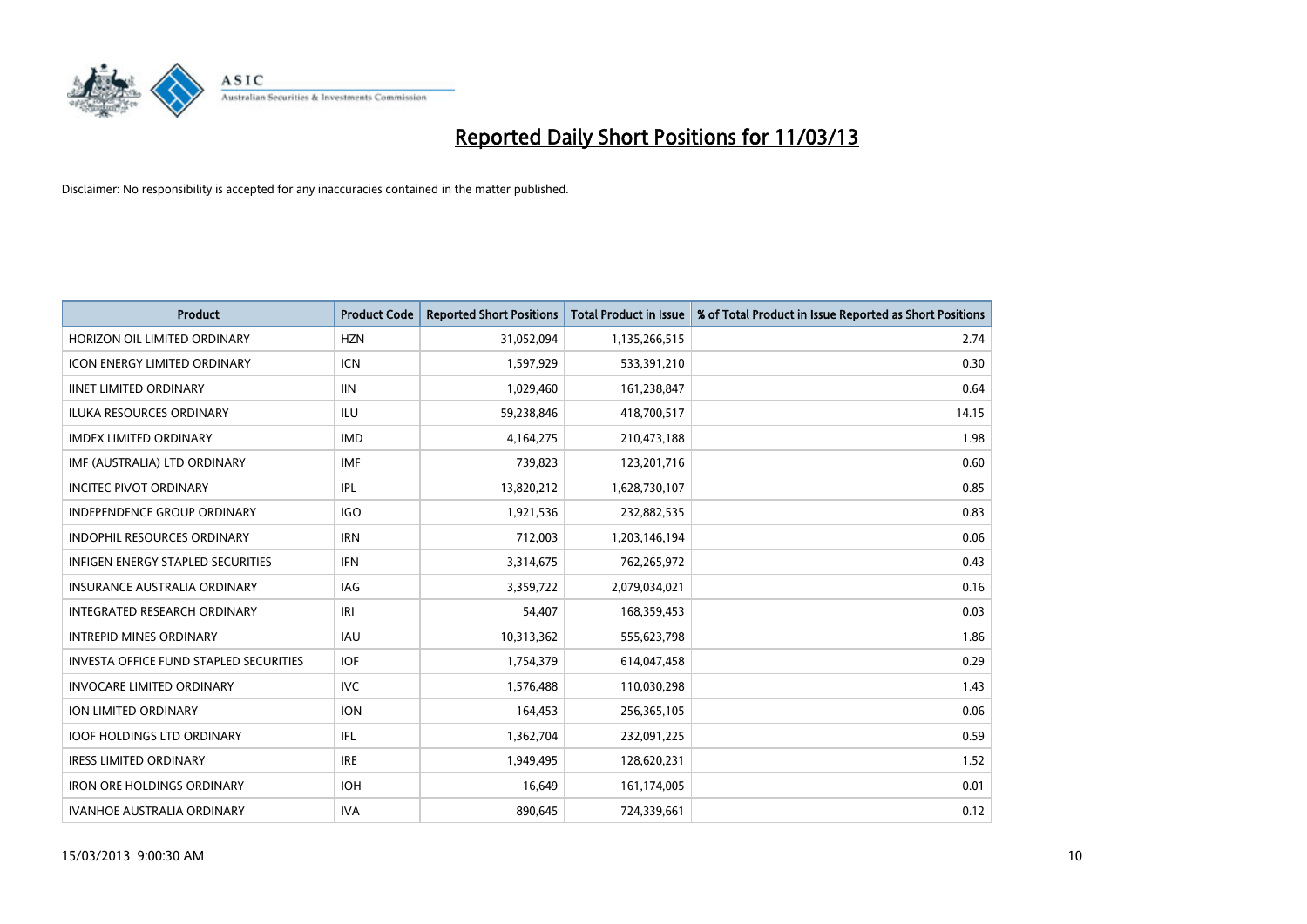

| <b>Product</b>                                  | <b>Product Code</b> | <b>Reported Short Positions</b> | <b>Total Product in Issue</b> | % of Total Product in Issue Reported as Short Positions |
|-------------------------------------------------|---------------------|---------------------------------|-------------------------------|---------------------------------------------------------|
| <b>JAMES HARDIE INDUST CHESS DEPOSITARY INT</b> | <b>IHX</b>          | 7,358,130                       | 441,211,217                   | 1.67                                                    |
| <b>JB HI-FI LIMITED ORDINARY</b>                | <b>IBH</b>          | 19,178,180                      | 98,947,309                    | 19.38                                                   |
| <b>JUPITER MINES ORDINARY</b>                   | <b>IMS</b>          | 30                              | 2,281,835,383                 | 0.00                                                    |
| <b>KAGARA LTD ORDINARY</b>                      | KZL                 | 3,008,926                       | 798,953,117                   | 0.38                                                    |
| KAROON GAS AUSTRALIA ORDINARY                   | <b>KAR</b>          | 435.126                         | 221,420,769                   | 0.20                                                    |
| KATHMANDU HOLD LTD ORDINARY                     | <b>KMD</b>          | 16,988                          | 200,215,894                   | 0.01                                                    |
| <b>KBL MINING LIMITED ORDINARY</b>              | <b>KBL</b>          | 1.820                           | 293,535,629                   | 0.00                                                    |
| KINGSGATE CONSOLID. ORDINARY                    | <b>KCN</b>          | 13,411,635                      | 151,828,173                   | 8.83                                                    |
| KINGSROSE MINING LTD ORDINARY                   | <b>KRM</b>          | 327,966                         | 291,959,871                   | 0.11                                                    |
| LEIGHTON HOLDINGS ORDINARY                      | LEI                 | 8,089,052                       | 337,199,938                   | 2.40                                                    |
| LEND LEASE GROUP UNIT/ORD STAPLED               | <b>LLC</b>          | 3,206,299                       | 574,351,883                   | 0.56                                                    |
| LINC ENERGY LTD ORDINARY                        | <b>LNC</b>          | 12,215,916                      | 517,770,424                   | 2.36                                                    |
| LYCOPODIUM LIMITED ORDINARY                     | LYL                 | 202                             | 38,755,103                    | 0.00                                                    |
| <b>LYNAS CORPORATION ORDINARY</b>               | <b>LYC</b>          | 193,356,558                     | 1,960,801,292                 | 9.86                                                    |
| M2 TELECOMMUNICATION ORDINARY                   | <b>MTU</b>          | 6,974,924                       | 158,016,251                   | 4.41                                                    |
| <b>MACA LIMITED ORDINARY</b>                    | <b>MLD</b>          | 19,903                          | 172,500,000                   | 0.01                                                    |
| <b>MACMAHON HOLDINGS ORDINARY</b>               | <b>MAH</b>          | 9,409,887                       | 1,261,699,966                 | 0.75                                                    |
| MACQ ATLAS ROADS GRP ORDINARY STAPLED           | <b>MQA</b>          | 14,018,936                      | 478,531,436                   | 2.93                                                    |
| MACOUARIE GROUP LTD ORDINARY                    | <b>MOG</b>          | 4,425,599                       | 339,506,578                   | 1.30                                                    |
| MAGELLAN FIN GRP LTD ORDINARY                   | <b>MFG</b>          | 3.284                           | 152.558.341                   | 0.00                                                    |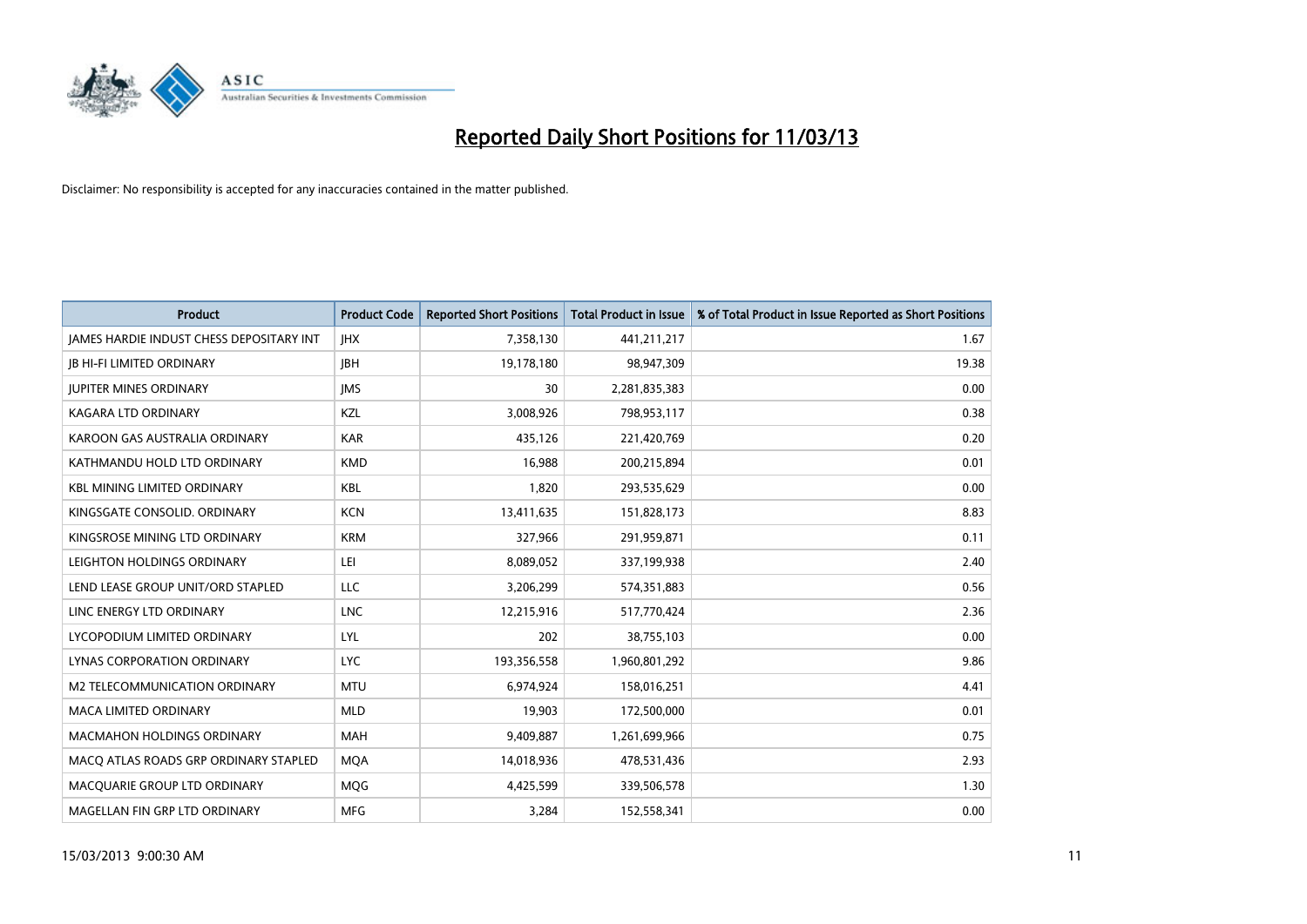

| <b>Product</b>                       | <b>Product Code</b> | <b>Reported Short Positions</b> | <b>Total Product in Issue</b> | % of Total Product in Issue Reported as Short Positions |
|--------------------------------------|---------------------|---------------------------------|-------------------------------|---------------------------------------------------------|
| <b>MATRIX C &amp; E LTD ORDINARY</b> | <b>MCE</b>          | 3,572,751                       | 94,555,428                    | 3.78                                                    |
| MAVERICK DRILLING ORDINARY           | <b>MAD</b>          | 8,538,070                       | 452,726,751                   | 1.89                                                    |
| MCMILLAN SHAKESPEARE ORDINARY        | <b>MMS</b>          | 184,861                         | 74,523,965                    | 0.25                                                    |
| MEDUSA MINING LTD ORDINARY           | <b>MML</b>          | 3,390,842                       | 188,903,911                   | 1.80                                                    |
| MELBOURNE IT LIMITED ORDINARY        | MLB                 | 492,222                         | 82,451,363                    | 0.60                                                    |
| MEO AUSTRALIA LTD ORDINARY           | <b>MEO</b>          | 432,047                         | 627,264,587                   | 0.07                                                    |
| <b>MERMAID MARINE ORDINARY</b>       | <b>MRM</b>          | 1,181,359                       | 223,832,900                   | 0.53                                                    |
| MESOBLAST LIMITED ORDINARY           | <b>MSB</b>          | 16,627,527                      | 287,840,322                   | 5.78                                                    |
| METALS X LIMITED ORDINARY            | <b>MLX</b>          | 77,960                          | 1,651,766,110                 | 0.00                                                    |
| METCASH LIMITED ORDINARY             | <b>MTS</b>          | 92,915,624                      | 880,704,786                   | 10.55                                                   |
| METMINCO LIMITED ORDINARY            | <b>MNC</b>          | 54,825                          | 1,749,543,023                 | 0.00                                                    |
| MICLYN EXP OFFSHR ORDINARY           | <b>MIO</b>          | 131,197                         | 278,639,188                   | 0.05                                                    |
| MILTON CORPORATION ORDINARY          | <b>MLT</b>          | 12,800                          | 122,147,119                   | 0.01                                                    |
| MINCOR RESOURCES NL ORDINARY         | <b>MCR</b>          | 2,395,501                       | 188,208,274                   | 1.27                                                    |
| MINERAL DEPOSITS ORDINARY            | <b>MDL</b>          | 1,177,637                       | 83,538,786                    | 1.41                                                    |
| MINERAL RESOURCES, ORDINARY          | <b>MIN</b>          | 921,256                         | 185,724,169                   | 0.50                                                    |
| MIRABELA NICKEL LTD ORDINARY         | <b>MBN</b>          | 12,831,115                      | 876,765,094                   | 1.46                                                    |
| MIRVAC GROUP STAPLED SECURITIES      | <b>MGR</b>          | 4,958,345                       | 3,425,587,451                 | 0.14                                                    |
| MOLOPO ENERGY LTD ORDINARY           | <b>MPO</b>          | 830,978                         | 246,371,894                   | 0.34                                                    |
| MONADELPHOUS GROUP ORDINARY          | <b>MND</b>          | 7,730,593                       | 90,663,543                    | 8.53                                                    |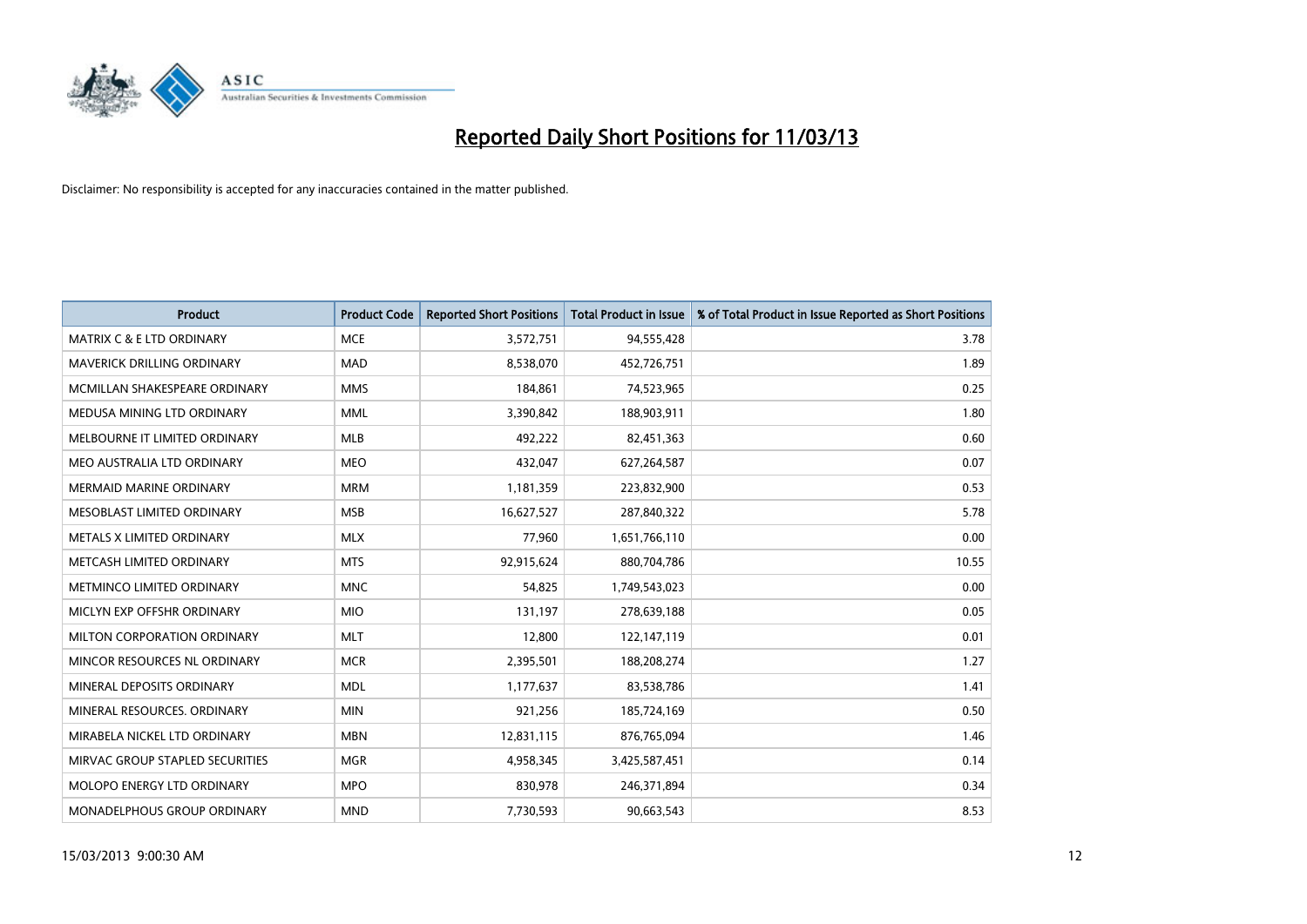

| <b>Product</b>                    | <b>Product Code</b> | <b>Reported Short Positions</b> | <b>Total Product in Issue</b> | % of Total Product in Issue Reported as Short Positions |
|-----------------------------------|---------------------|---------------------------------|-------------------------------|---------------------------------------------------------|
| MORTGAGE CHOICE LTD ORDINARY      | <b>MOC</b>          | 1,505,076                       | 123,431,282                   | 1.22                                                    |
| <b>MOUNT GIBSON IRON ORDINARY</b> | <b>MGX</b>          | 4,933,200                       | 1,090,584,232                 | 0.45                                                    |
| MULTIPLEX SITES SITES             | <b>MXUPA</b>        | 686                             | 4,500,000                     | 0.02                                                    |
| MURCHISON METALS LTD ORDINARY     | <b>MMX</b>          | 3,811,316                       | 450,497,346                   | 0.85                                                    |
| <b>MYER HOLDINGS LTD ORDINARY</b> | <b>MYR</b>          | 77,823,478                      | 583,384,551                   | 13.34                                                   |
| <b>MYSTATE LIMITED ORDINARY</b>   | <b>MYS</b>          | 27,670                          | 87,117,374                    | 0.03                                                    |
| NATIONAL AUST. BANK ORDINARY      | <b>NAB</b>          | 10,427,112                      | 2,342,259,881                 | 0.45                                                    |
| NAVITAS LIMITED ORDINARY          | <b>NVT</b>          | 11,642,694                      | 375,367,918                   | 3.10                                                    |
| NEON ENERGY LIMITED ORDINARY      | <b>NEN</b>          | 2,756,291                       | 549,844,091                   | 0.50                                                    |
| NEW HOPE CORPORATION ORDINARY     | <b>NHC</b>          | 2,512,037                       | 830,563,352                   | 0.30                                                    |
| NEW STANDARD ENERGY ORDINARY      | <b>NSE</b>          | 829,050                         | 305,331,847                   | 0.27                                                    |
| NEWCREST MINING ORDINARY          | <b>NCM</b>          | 4,233,349                       | 765,906,839                   | 0.55                                                    |
| NEWS CORP A NON-VOTING CDI        | <b>NWSLV</b>        | 2,119,607                       | 1,524,023,585                 | 0.14                                                    |
| NEWS CORP B VOTING CDI            | <b>NWS</b>          | 608,274                         | 798,520,953                   | 0.08                                                    |
| NEXTDC LIMITED ORDINARY           | <b>NXT</b>          | 4,243,535                       | 172,602,288                   | 2.46                                                    |
| NEXUS ENERGY LIMITED ORDINARY     | <b>NXS</b>          | 11,476,562                      | 1,329,821,159                 | 0.86                                                    |
| NIB HOLDINGS LIMITED ORDINARY     | <b>NHF</b>          | 28,475                          | 439,004,182                   | 0.01                                                    |
| NIDO PETROLEUM ORDINARY           | <b>NDO</b>          | 105,293                         | 2,044,984,301                 | 0.01                                                    |
| NOBLE MINERAL RES ORDINARY        | <b>NMG</b>          | 2,513,173                       | 666,397,952                   | 0.38                                                    |
| NORFOLK GROUP ORDINARY            | <b>NFK</b>          | 50                              | 158,890,730                   | 0.00                                                    |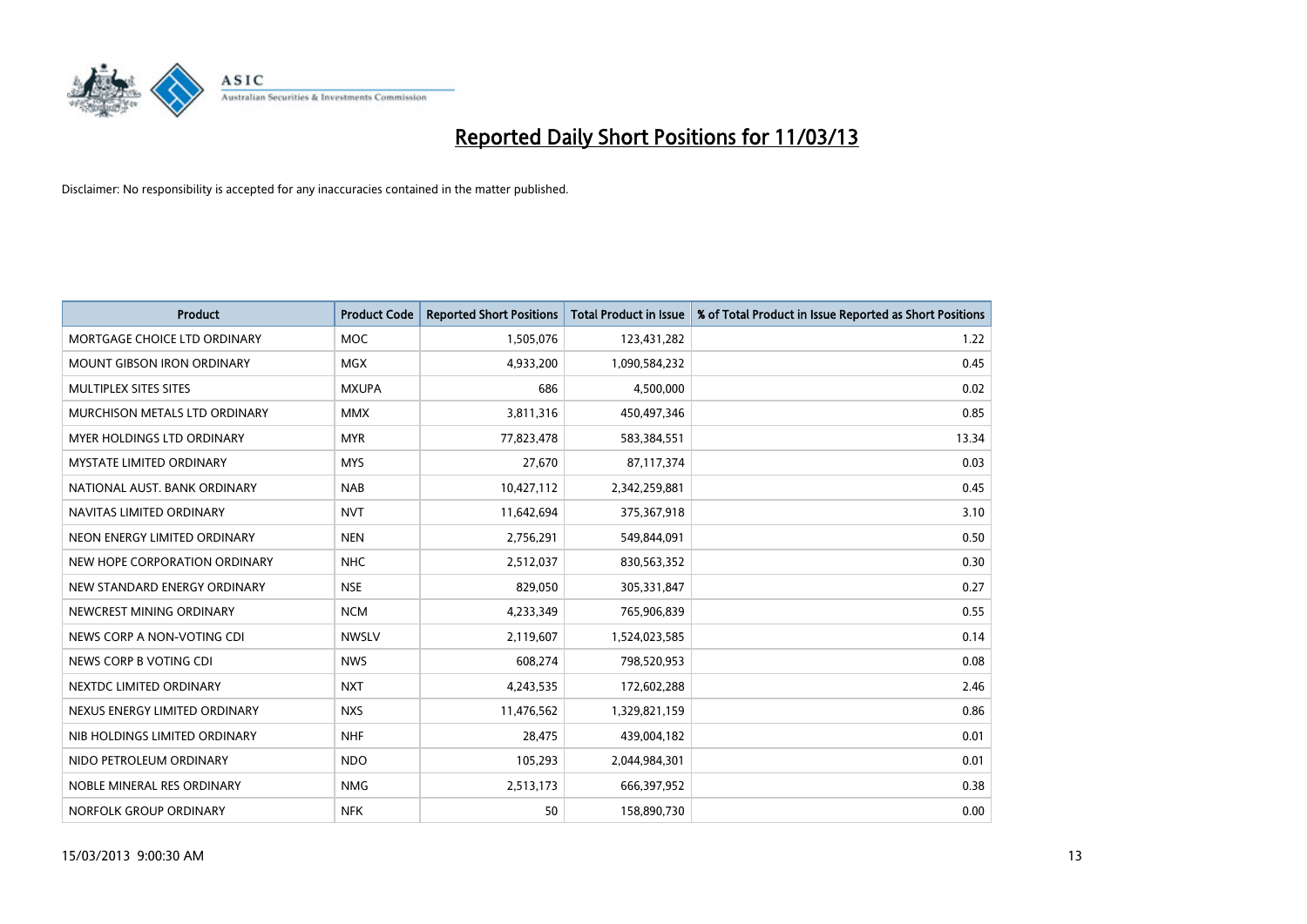

| <b>Product</b>                        | <b>Product Code</b> | <b>Reported Short Positions</b> | <b>Total Product in Issue</b> | % of Total Product in Issue Reported as Short Positions |
|---------------------------------------|---------------------|---------------------------------|-------------------------------|---------------------------------------------------------|
| NORTHERN IRON LTD ORDINARY            | <b>NFE</b>          | 1,988,202                       | 484,405,314                   | 0.41                                                    |
| NORTHERN STAR ORDINARY                | <b>NST</b>          | 7,678,914                       | 424,277,027                   | 1.81                                                    |
| NOVOGEN LIMITED ORDINARY              | <b>NRT</b>          | 100                             | 117,405,676                   | 0.00                                                    |
| NRW HOLDINGS LIMITED ORDINARY         | <b>NWH</b>          | 9,670,277                       | 278,888,011                   | 3.47                                                    |
| NUFARM LIMITED ORDINARY               | <b>NUF</b>          | 7,885,670                       | 262,796,891                   | 3.00                                                    |
| OAKTON LIMITED ORDINARY               | <b>OKN</b>          | 22,998                          | 90,157,442                    | 0.03                                                    |
| OCEANAGOLD CORP. CHESS DEPOSITARY INT | <b>OGC</b>          | 371,452                         | 293,517,918                   | 0.13                                                    |
| OIL SEARCH LTD ORDINARY               | OSH                 | 25,474,568                      | 1,334,756,742                 | 1.91                                                    |
| OM HOLDINGS LIMITED ORDINARY          | <b>OMH</b>          | 3,969,805                       | 673,423,337                   | 0.59                                                    |
| ORICA LIMITED ORDINARY                | ORI                 | 1,470,016                       | 366,768,327                   | 0.40                                                    |
| ORIGIN ENERGY ORDINARY                | <b>ORG</b>          | 19,768,982                      | 1,094,031,475                 | 1.81                                                    |
| OROCOBRE LIMITED ORDINARY             | <b>ORE</b>          | 480,104                         | 117,745,140                   | 0.41                                                    |
| ORPHEUS ENERGY LTD ORDINARY           | <b>OEG</b>          | 67,200                          | 130,475,919                   | 0.05                                                    |
| OZ MINERALS ORDINARY                  | OZL                 | 11,963,276                      | 303,470,022                   | 3.94                                                    |
| <b>PACIFIC BRANDS ORDINARY</b>        | PBG                 | 12,309,840                      | 912,915,695                   | 1.35                                                    |
| PALADIN ENERGY LTD ORDINARY           | <b>PDN</b>          | 97,139,740                      | 836,969,286                   | 11.61                                                   |
| PANAUST LIMITED ORDINARY              | <b>PNA</b>          | 1,949,853                       | 614,407,069                   | 0.32                                                    |
| PANCONTINENTAL OIL ORDINARY           | <b>PCL</b>          | 1,142,277                       | 1,150,994,096                 | 0.10                                                    |
| PANORAMIC RESOURCES ORDINARY          | PAN                 | 1,166,056                       | 256,058,555                   | 0.46                                                    |
| PAPERLINX LIMITED ORDINARY            | <b>PPX</b>          | 146,825                         | 609,280,761                   | 0.02                                                    |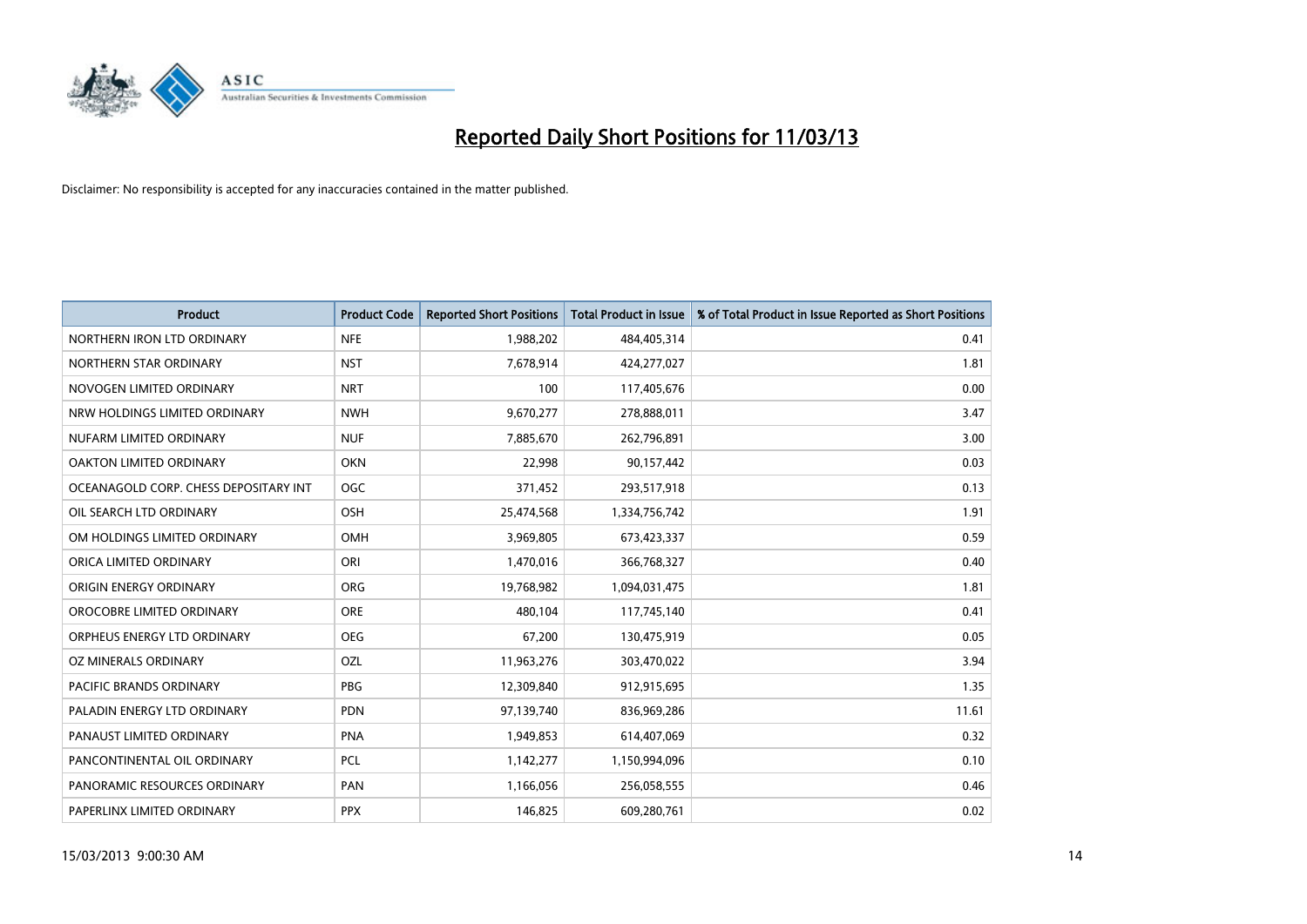

| <b>Product</b>                 | <b>Product Code</b> | <b>Reported Short Positions</b> | <b>Total Product in Issue</b> | % of Total Product in Issue Reported as Short Positions |
|--------------------------------|---------------------|---------------------------------|-------------------------------|---------------------------------------------------------|
| PAPILLON RES LTD ORDINARY      | PIR                 | 1,665,331                       | 297,028,210                   | 0.56                                                    |
| PATTIES FOODS LTD ORDINARY     | PFL                 | 4,035                           | 139,065,639                   | 0.00                                                    |
| PEET LIMITED ORDINARY          | <b>PPC</b>          | 3,291,987                       | 321,013,141                   | 1.03                                                    |
| PERILYA LIMITED ORDINARY       | PEM                 | 409                             | 769,316,426                   | 0.00                                                    |
| PERPETUAL LIMITED ORDINARY     | <b>PPT</b>          | 2,015,928                       | 41,980,678                    | 4.80                                                    |
| PERSEUS MINING LTD ORDINARY    | PRU                 | 26,700,565                      | 457,962,088                   | 5.83                                                    |
| PHARMAXIS LTD ORDINARY         | <b>PXS</b>          | 11,338,529                      | 308,543,389                   | 3.67                                                    |
| PHOSPHAGENICS LTD. ORDINARY    | POH                 | 1,635,000                       | 1,020,215,957                 | 0.16                                                    |
| PLATINUM ASSET ORDINARY        | <b>PTM</b>          | 8,531,446                       | 561,347,878                   | 1.52                                                    |
| PLATINUM AUSTRALIA ORDINARY    | <b>PLA</b>          | 836,127                         | 504,968,043                   | 0.17                                                    |
| PMI GOLD CORP CDI 1:1          | <b>PVM</b>          | 136,740                         | 138,592,220                   | 0.10                                                    |
| PMP LIMITED ORDINARY           | <b>PMP</b>          | 178,840                         | 323,781,124                   | 0.06                                                    |
| PREMIER INVESTMENTS ORDINARY   | <b>PMV</b>          | 241                             | 155,260,478                   | 0.00                                                    |
| PRIMA BIOMED LTD ORDINARY      | <b>PRR</b>          | 480,000                         | 1,066,063,388                 | 0.05                                                    |
| PRIMARY HEALTH CARE ORDINARY   | PRY                 | 14,838,283                      | 502,983,554                   | 2.95                                                    |
| PROGRAMMED ORDINARY            | <b>PRG</b>          | 288,395                         | 118,177,001                   | 0.24                                                    |
| PURA VIDA ENERGY NL ORDINARY   | <b>PVD</b>          | 157,040                         | 59,983,514                    | 0.26                                                    |
| <b>QANTAS AIRWAYS ORDINARY</b> | QAN                 | 25,553,891                      | 2,248,150,128                 | 1.14                                                    |
| OBE INSURANCE GROUP ORDINARY   | <b>OBE</b>          | 47,655,783                      | 1,196,747,582                 | 3.98                                                    |
| ORXPHARMA LTD ORDINARY         | <b>QRX</b>          | 130,762                         | 144,644,706                   | 0.09                                                    |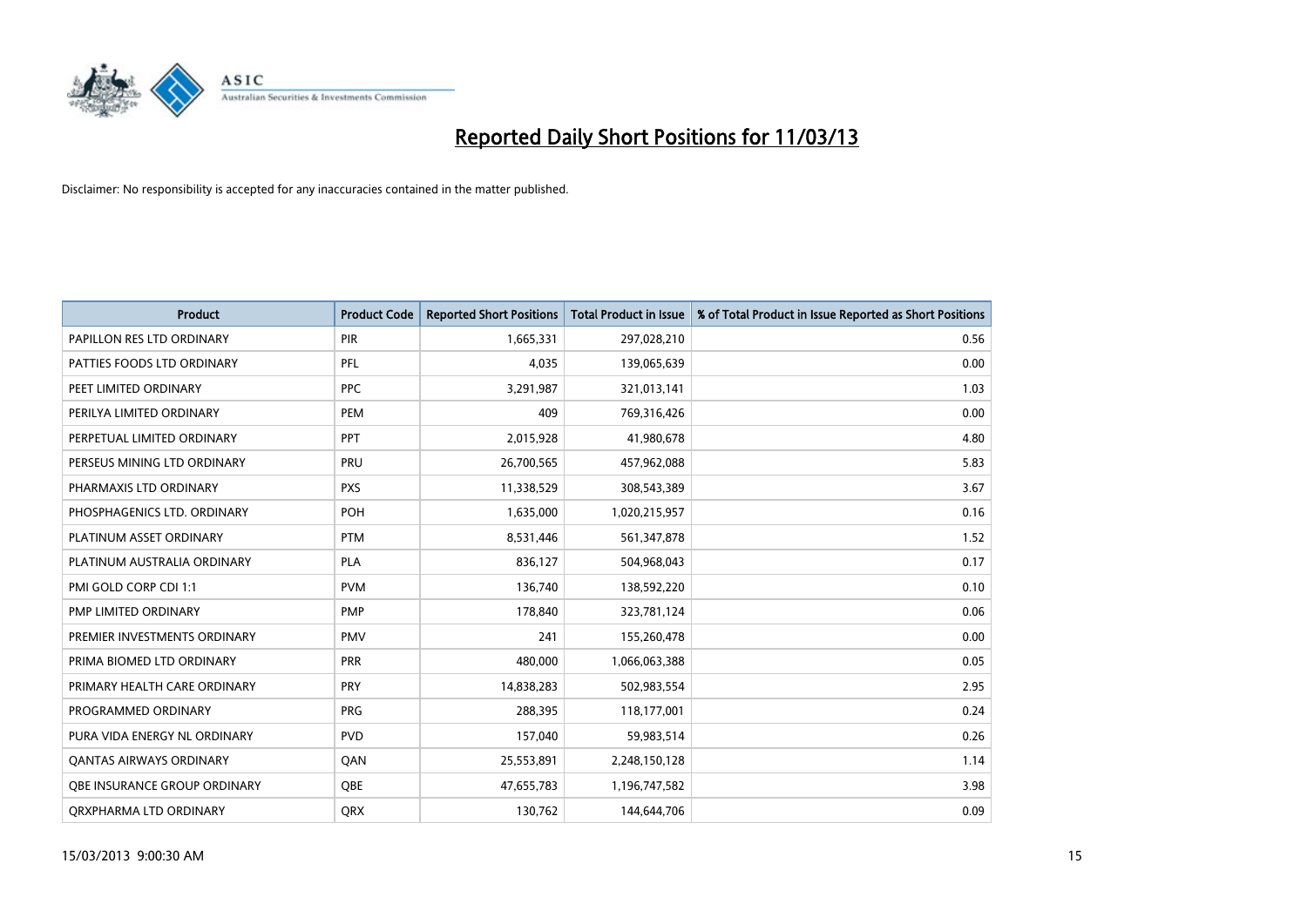

| <b>Product</b>                      | <b>Product Code</b> | <b>Reported Short Positions</b> | <b>Total Product in Issue</b> | % of Total Product in Issue Reported as Short Positions |
|-------------------------------------|---------------------|---------------------------------|-------------------------------|---------------------------------------------------------|
| <b>QUBE HOLDINGS LTD ORDINARY</b>   | QUB                 | 46,867,629                      | 926,489,845                   | 5.06                                                    |
| RAMELIUS RESOURCES ORDINARY         | <b>RMS</b>          | 6,129,960                       | 337,296,949                   | 1.82                                                    |
| RAMSAY HEALTH CARE ORDINARY         | <b>RHC</b>          | 2,295,779                       | 202,081,252                   | 1.14                                                    |
| <b>RCR TOMLINSON ORDINARY</b>       | <b>RCR</b>          | 36,000                          | 132,431,265                   | 0.03                                                    |
| <b>REA GROUP ORDINARY</b>           | <b>REA</b>          | 11,544                          | 131,714,699                   | 0.01                                                    |
| <b>RECKON LIMITED ORDINARY</b>      | <b>RKN</b>          | 452,270                         | 129,488,015                   | 0.35                                                    |
| <b>RED 5 LIMITED ORDINARY</b>       | <b>RED</b>          | 464,836                         | 135,488,008                   | 0.34                                                    |
| RED FORK ENERGY ORDINARY            | <b>RFE</b>          | 3,810,066                       | 384,951,719                   | 0.99                                                    |
| REDBANK ENERGY LTD ORDINARY         | AEJ                 | 13                              | 786,287                       | 0.00                                                    |
| <b>REDFLEX HOLDINGS ORDINARY</b>    | <b>RDF</b>          |                                 | 110,762,310                   | 0.00                                                    |
| REECE AUSTRALIA LTD. ORDINARY       | <b>REH</b>          | 528                             | 99,600,000                    | 0.00                                                    |
| <b>REGIS RESOURCES ORDINARY</b>     | <b>RRL</b>          | 7,925,676                       | 474,075,396                   | 1.67                                                    |
| RESMED INC CDI 10:1                 | <b>RMD</b>          | 15,673,062                      | 1,556,242,300                 | 1.01                                                    |
| RESOLUTE MINING ORDINARY            | <b>RSG</b>          | 2,984,770                       | 643,094,224                   | 0.46                                                    |
| <b>RESOURCE GENERATION ORDINARY</b> | <b>RES</b>          | 73                              | 263,345,652                   | 0.00                                                    |
| RETAIL FOOD GROUP ORDINARY          | <b>RFG</b>          | 128,643                         | 130,087,856                   | 0.10                                                    |
| REVERSE CORP LIMITED ORDINARY       | <b>REF</b>          | 100                             | 92,382,175                    | 0.00                                                    |
| REX MINERALS LIMITED ORDINARY       | <b>RXM</b>          | 2,806,472                       | 188,907,284                   | 1.49                                                    |
| RHG LIMITED ORDINARY                | <b>RHG</b>          | 36,183                          | 308,483,177                   | 0.01                                                    |
| RIALTO ENERGY ORDINARY              | <b>RIA</b>          | 72,533                          | 672,259,992                   | 0.01                                                    |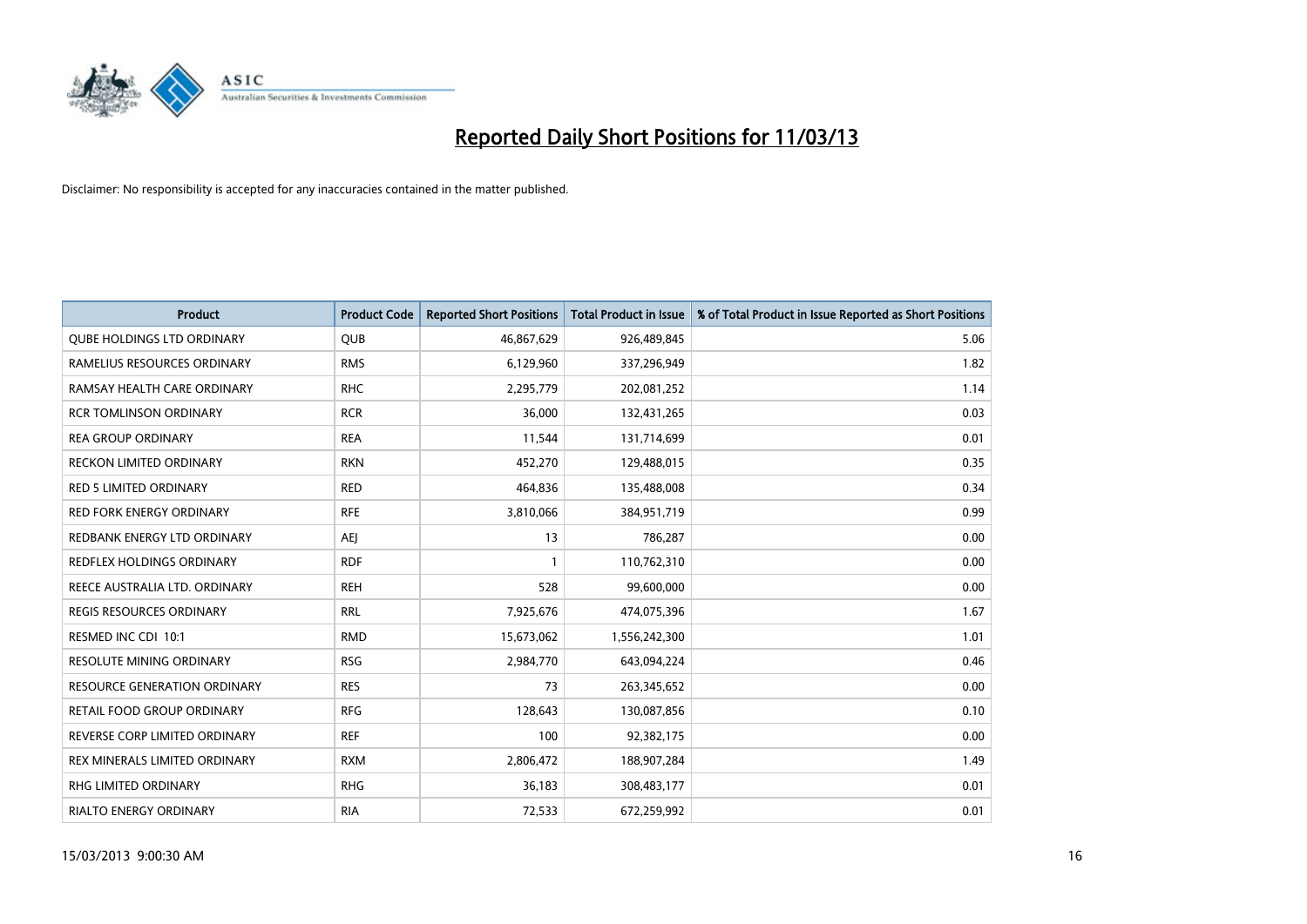

| <b>Product</b>                               | <b>Product Code</b> | <b>Reported Short Positions</b> | <b>Total Product in Issue</b> | % of Total Product in Issue Reported as Short Positions |
|----------------------------------------------|---------------------|---------------------------------|-------------------------------|---------------------------------------------------------|
| <b>RIDLEY CORPORATION ORDINARY</b>           | <b>RIC</b>          | 316,402                         | 307,817,071                   | 0.10                                                    |
| RIO TINTO LIMITED ORDINARY                   | <b>RIO</b>          | 8,945,964                       | 435,758,720                   | 2.05                                                    |
| ROC OIL COMPANY ORDINARY                     | <b>ROC</b>          | 2,014,588                       | 683,235,552                   | 0.29                                                    |
| RURALCO HOLDINGS ORDINARY                    | <b>RHL</b>          | 12,000                          | 55,019,284                    | 0.02                                                    |
| SAI GLOBAL LIMITED ORDINARY                  | SAI                 | 6,980,521                       | 207,018,029                   | 3.37                                                    |
| SALMAT LIMITED ORDINARY                      | <b>SLM</b>          | 412                             | 159,812,799                   | 0.00                                                    |
| SAMSON OIL & GAS LTD ORDINARY                | SSN                 | 7,211,388                       | 1,985,896,471                 | 0.36                                                    |
| SANDFIRE RESOURCES ORDINARY                  | <b>SFR</b>          | 3,267,912                       | 153,590,968                   | 2.13                                                    |
| <b>SANTOS LTD ORDINARY</b>                   | <b>STO</b>          | 9,923,574                       | 958,960,751                   | 1.03                                                    |
| SARACEN MINERAL ORDINARY                     | <b>SAR</b>          | 14,170,057                      | 595,263,186                   | 2.38                                                    |
| <b>SCA PROPERTY GROUP STAPLED SECURITIES</b> | SCP                 | 24,829,632                      | 585,455,114                   | 4.24                                                    |
| SEDGMAN LIMITED ORDINARY                     | <b>SDM</b>          | 163,672                         | 217,623,797                   | 0.08                                                    |
| <b>SEEK LIMITED ORDINARY</b>                 | <b>SEK</b>          | 16,736,851                      | 337,101,307                   | 4.96                                                    |
| SENEX ENERGY LIMITED ORDINARY                | SXY                 | 2,525,923                       | 1,140,804,837                 | 0.22                                                    |
| SERVCORP LIMITED ORDINARY                    | SRV                 | 16,466                          | 98,432,275                    | 0.02                                                    |
| SERVICE STREAM ORDINARY                      | <b>SSM</b>          | 100                             | 283,418,867                   | 0.00                                                    |
| SEVEN GROUP HOLDINGS ORDINARY                | <b>SVW</b>          | 2,591,256                       | 307,410,281                   | 0.84                                                    |
| SEVEN WEST MEDIA LTD ORDINARY                | <b>SWM</b>          | 15,834,693                      | 999,160,872                   | 1.58                                                    |
| SIERRA MINING ORDINARY                       | <b>SRM</b>          | 1,000                           | 232,854,663                   | 0.00                                                    |
| SIGMA PHARMACEUTICAL ORDINARY                | <b>SIP</b>          | 3,798,702                       | 1,162,669,614                 | 0.33                                                    |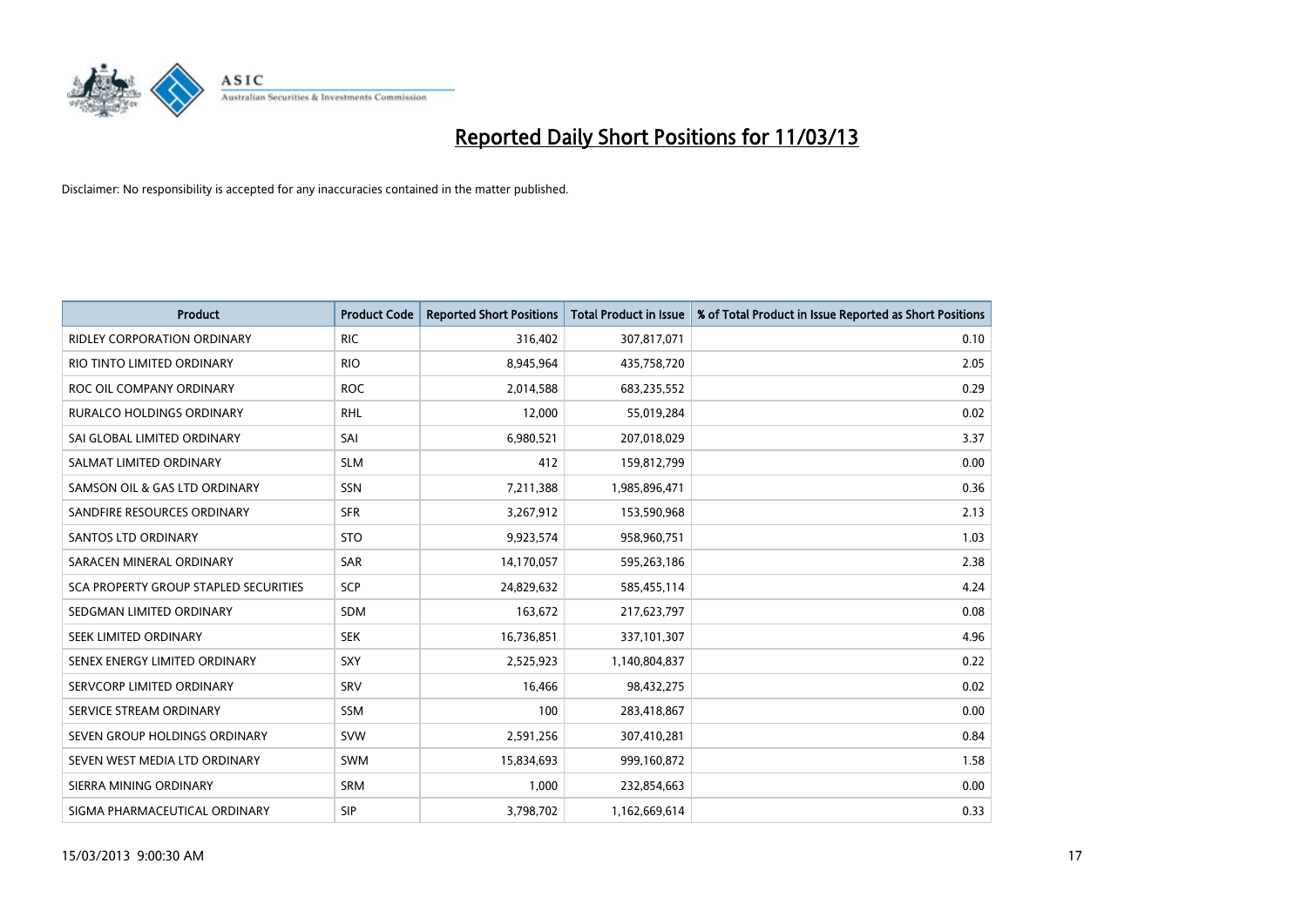

| <b>Product</b>                           | <b>Product Code</b> | <b>Reported Short Positions</b> | <b>Total Product in Issue</b> | % of Total Product in Issue Reported as Short Positions |
|------------------------------------------|---------------------|---------------------------------|-------------------------------|---------------------------------------------------------|
| SILEX SYSTEMS ORDINARY                   | <b>SLX</b>          | 1,419,270                       | 170,232,464                   | 0.83                                                    |
| SILVER CHEF LIMITED ORDINARY             | SIV                 | 54,881                          | 27,222,919                    | 0.20                                                    |
| SILVER LAKE RESOURCE ORDINARY            | <b>SLR</b>          | 3,124,441                       | 379,048,750                   | 0.82                                                    |
| SIMS METAL MGMT LTD ORDINARY             | SGM                 | 12,203,749                      | 204,309,387                   | 5.97                                                    |
| SINGAPORE TELECOMM. CHESS DEPOSITARY INT | SGT                 | 3,138,364                       | 194,899,894                   | 1.61                                                    |
| SIRIUS RESOURCES NL ORDINARY             | <b>SIR</b>          | 27,438                          | 224,484,586                   | 0.01                                                    |
| SIRTEX MEDICAL ORDINARY                  | <b>SRX</b>          | 547,705                         | 55,768,136                    | 0.98                                                    |
| SKILLED GROUP LTD ORDINARY               | <b>SKE</b>          | 4,248,877                       | 233,487,276                   | 1.82                                                    |
| <b>SKY NETWORK ORDINARY</b>              | <b>SKT</b>          | 49,787                          | 389,139,785                   | 0.01                                                    |
| <b>SLATER &amp; GORDON ORDINARY</b>      | SGH                 | 34,130                          | 170,537,215                   | 0.02                                                    |
| SMS MANAGEMENT, ORDINARY                 | <b>SMX</b>          | 3,185,669                       | 69,378,477                    | 4.59                                                    |
| SONIC HEALTHCARE ORDINARY                | <b>SHL</b>          | 7,405,375                       | 396,154,681                   | 1.87                                                    |
| SOUL PATTINSON (W.H) ORDINARY            | SOL                 | 2,456                           | 239,395,320                   | 0.00                                                    |
| SOUTH BOULDER MINES ORDINARY             | <b>STB</b>          | 1,400                           | 127,952,826                   | 0.00                                                    |
| SP AUSNET STAPLED SECURITIES             | <b>SPN</b>          | 17,265,320                      | 3,367,543,113                 | 0.51                                                    |
| SPARK INFRASTRUCTURE STAPLED NOTE & UNIT | SKI                 | 35,277,964                      | 1,326,734,264                 | 2.66                                                    |
| SPDR 200 FUND ETF UNITS                  | STW                 | 39,147                          | 46,451,346                    | 0.08                                                    |
| SPECIALTY FASHION ORDINARY               | SFH                 | 101                             | 192,236,121                   | 0.00                                                    |
| ST BARBARA LIMITED ORDINARY              | <b>SBM</b>          | 6,687,303                       | 488,074,077                   | 1.37                                                    |
| STANMORE COAL LTD ORDINARY               | <b>SMR</b>          | 32,870                          | 207,827,090                   | 0.02                                                    |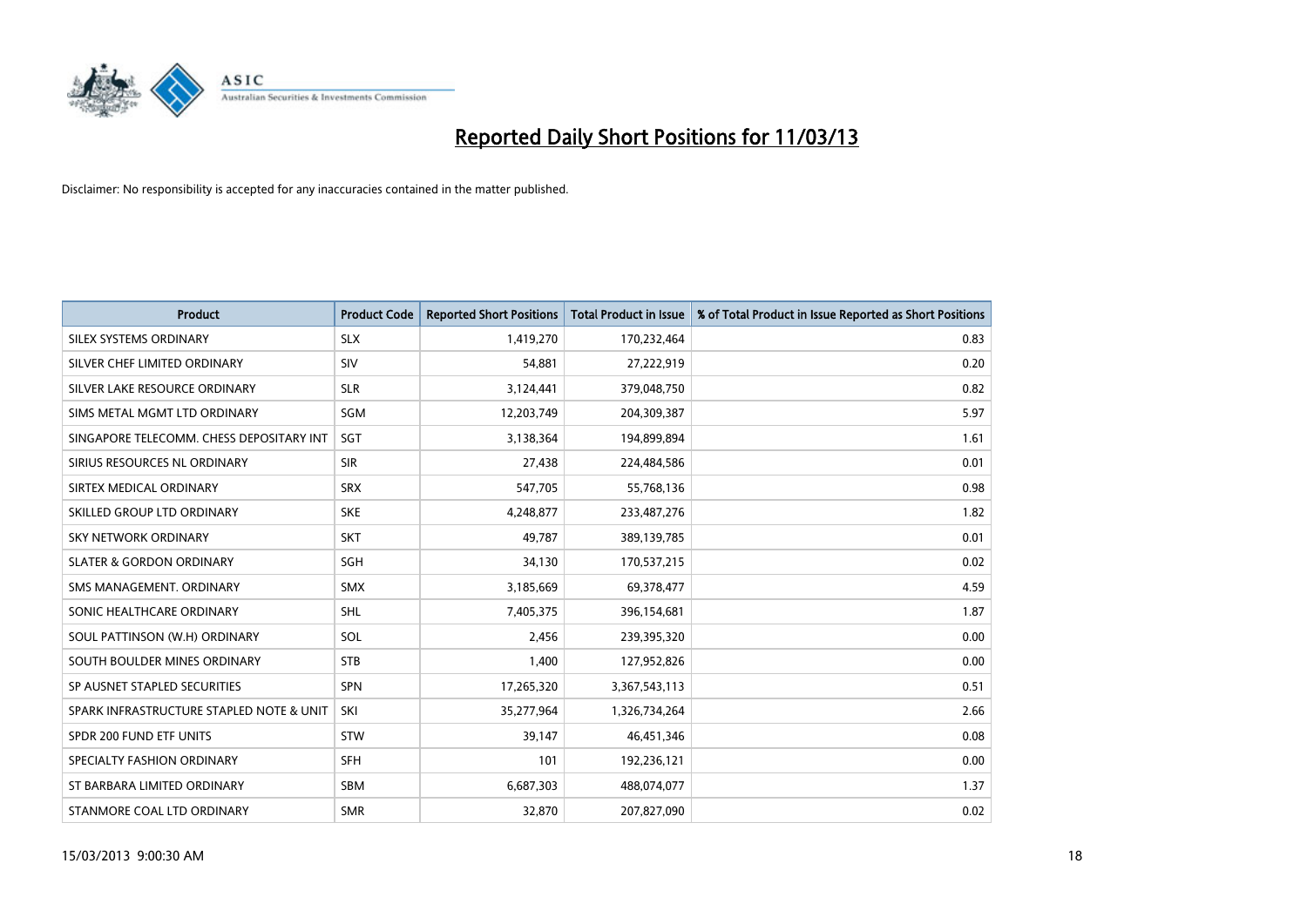

| <b>Product</b>                   | <b>Product Code</b> | <b>Reported Short Positions</b> | <b>Total Product in Issue</b> | % of Total Product in Issue Reported as Short Positions |
|----------------------------------|---------------------|---------------------------------|-------------------------------|---------------------------------------------------------|
| STARPHARMA HOLDINGS ORDINARY     | SPL                 | 6,997,426                       | 283,665,948                   | 2.47                                                    |
| STHN CROSS MEDIA ORDINARY        | <b>SXL</b>          | 11,680,540                      | 704,858,524                   | 1.66                                                    |
| STOCKLAND UNITS/ORD STAPLED      | <b>SGP</b>          | 26,201,180                      | 2,202,657,963                 | 1.19                                                    |
| STONEHENGE METALS ORDINARY       | <b>SHE</b>          | 82,500                          | 426,742,945                   | 0.02                                                    |
| STRAITS RES LTD. ORDINARY        | SRO                 | 92,625                          | 1,164,150,159                 | 0.01                                                    |
| SUNCORP GROUP LTD ORDINARY       | <b>SUN</b>          | 5,593,681                       | 1,286,600,980                 | 0.43                                                    |
| SUNDANCE ENERGY ORDINARY         | <b>SEA</b>          | 5,896,318                       | 278,765,141                   | 2.12                                                    |
| SUNDANCE RESOURCES ORDINARY      | <b>SDL</b>          | 4,946,987                       | 3,072,110,985                 | 0.16                                                    |
| SUNLAND GROUP LTD ORDINARY       | <b>SDG</b>          | 55,863                          | 189,417,674                   | 0.03                                                    |
| SUPER RET REP LTD ORDINARY       | <b>SUL</b>          | 540,068                         | 196,432,811                   | 0.27                                                    |
| SYD AIRPORT STAPLED US PROHIBIT. | <b>SYD</b>          | 8,853,387                       | 1,861,210,782                 | 0.48                                                    |
| SYRAH RESOURCES ORDINARY         | <b>SYR</b>          | 154,618                         | 136,410,422                   | 0.11                                                    |
| TABCORP HOLDINGS LTD ORDINARY    | <b>TAH</b>          | 14,565,089                      | 734,015,737                   | 1.98                                                    |
| TALON PETROLEUM LTD ORDINARY     | <b>TPD</b>          | 37,392                          | 98,135,939                    | 0.04                                                    |
| TANAMI GOLD NL ORDINARY          | <b>TAM</b>          | 1,116,798                       | 261,132,677                   | 0.43                                                    |
| TAP OIL LIMITED ORDINARY         | <b>TAP</b>          | 324,312                         | 241,608,606                   | 0.13                                                    |
| TASSAL GROUP LIMITED ORDINARY    | <b>TGR</b>          | 67,850                          | 146,304,404                   | 0.05                                                    |
| TATTS GROUP LTD ORDINARY         | <b>TTS</b>          | 6,755,438                       | 1,388,328,378                 | 0.49                                                    |
| <b>TECHNOLOGY ONE ORDINARY</b>   | <b>TNE</b>          | 5,479                           | 306,620,955                   | 0.00                                                    |
| TELECOM CORPORATION ORDINARY     | <b>TEL</b>          | 8.250.648                       | 1,816,996,462                 | 0.45                                                    |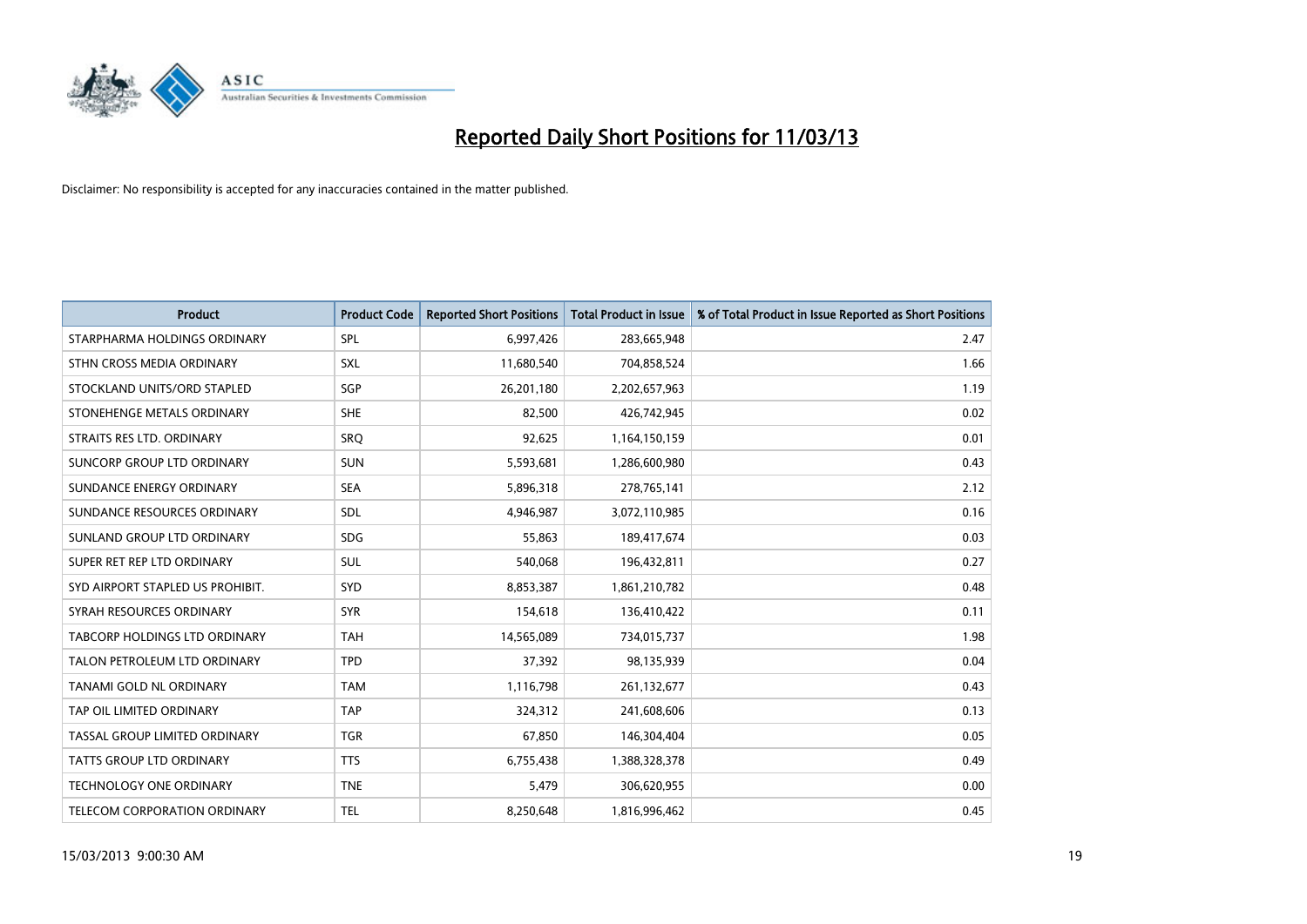

| <b>Product</b>                       | <b>Product Code</b> | <b>Reported Short Positions</b> | <b>Total Product in Issue</b> | % of Total Product in Issue Reported as Short Positions |
|--------------------------------------|---------------------|---------------------------------|-------------------------------|---------------------------------------------------------|
| <b>TELSTRA CORPORATION, ORDINARY</b> | <b>TLS</b>          | 25,437,938                      | 12,443,074,357                | 0.20                                                    |
| TEN NETWORK HOLDINGS ORDINARY        | <b>TEN</b>          | 89,197,965                      | 2,586,970,845                 | 3.45                                                    |
| TERANGA GOLD CORP CDI 1:1            | <b>TGZ</b>          | 160,016                         | 173, 176, 323                 | 0.09                                                    |
| THE REJECT SHOP ORDINARY             | <b>TRS</b>          | 2,283,977                       | 26,092,220                    | 8.75                                                    |
| THORN GROUP LIMITED ORDINARY         | <b>TGA</b>          | 634                             | 147,584,880                   | 0.00                                                    |
| TIGER RESOURCES ORDINARY             | <b>TGS</b>          | 1,873,248                       | 673,470,269                   | 0.28                                                    |
| TOLL HOLDINGS LTD ORDINARY           | <b>TOL</b>          | 34,519,526                      | 717,133,875                   | 4.81                                                    |
| TOX FREE SOLUTIONS ORDINARY          | <b>TOX</b>          | 1,084,515                       | 115,999,858                   | 0.93                                                    |
| TPG TELECOM LIMITED ORDINARY         | <b>TPM</b>          | 1,212,210                       | 793,808,141                   | 0.15                                                    |
| <b>TRADE ME GROUP ORDINARY</b>       | <b>TME</b>          | 1,266,703                       | 396,017,568                   | 0.32                                                    |
| TRANSFIELD SERVICES ORDINARY         | <b>TSE</b>          | 11,040,865                      | 512,457,716                   | 2.15                                                    |
| TRANSPACIFIC INDUST, ORDINARY        | <b>TPI</b>          | 7,879,914                       | 1,578,563,490                 | 0.50                                                    |
| TRANSURBAN GROUP TRIPLE STAPLED SEC. | <b>TCL</b>          | 6,911,735                       | 1,481,594,818                 | 0.47                                                    |
| TREASURY WINE ESTATE ORDINARY        | <b>TWE</b>          | 19,461,185                      | 647,227,144                   | 3.01                                                    |
| TROY RESOURCES LTD ORDINARY          | <b>TRY</b>          | 168,707                         | 91,318,649                    | 0.18                                                    |
| UGL LIMITED ORDINARY                 | UGL                 | 7,784,248                       | 166,511,240                   | 4.67                                                    |
| UNILIFE CORPORATION CDI 6:1          | <b>UNS</b>          | 1,271                           | 247,822,566                   | 0.00                                                    |
| UXC LIMITED ORDINARY                 | <b>UXC</b>          | 56,862                          | 308,214,493                   | 0.02                                                    |
| <b>VENTURE MINERALS ORDINARY</b>     | <b>VMS</b>          | 227,760                         | 287,320,170                   | 0.08                                                    |
| VIRGIN AUS HLDG LTD ORDINARY         | <b>VAH</b>          | 73,366,094                      | 2,455,775,111                 | 2.99                                                    |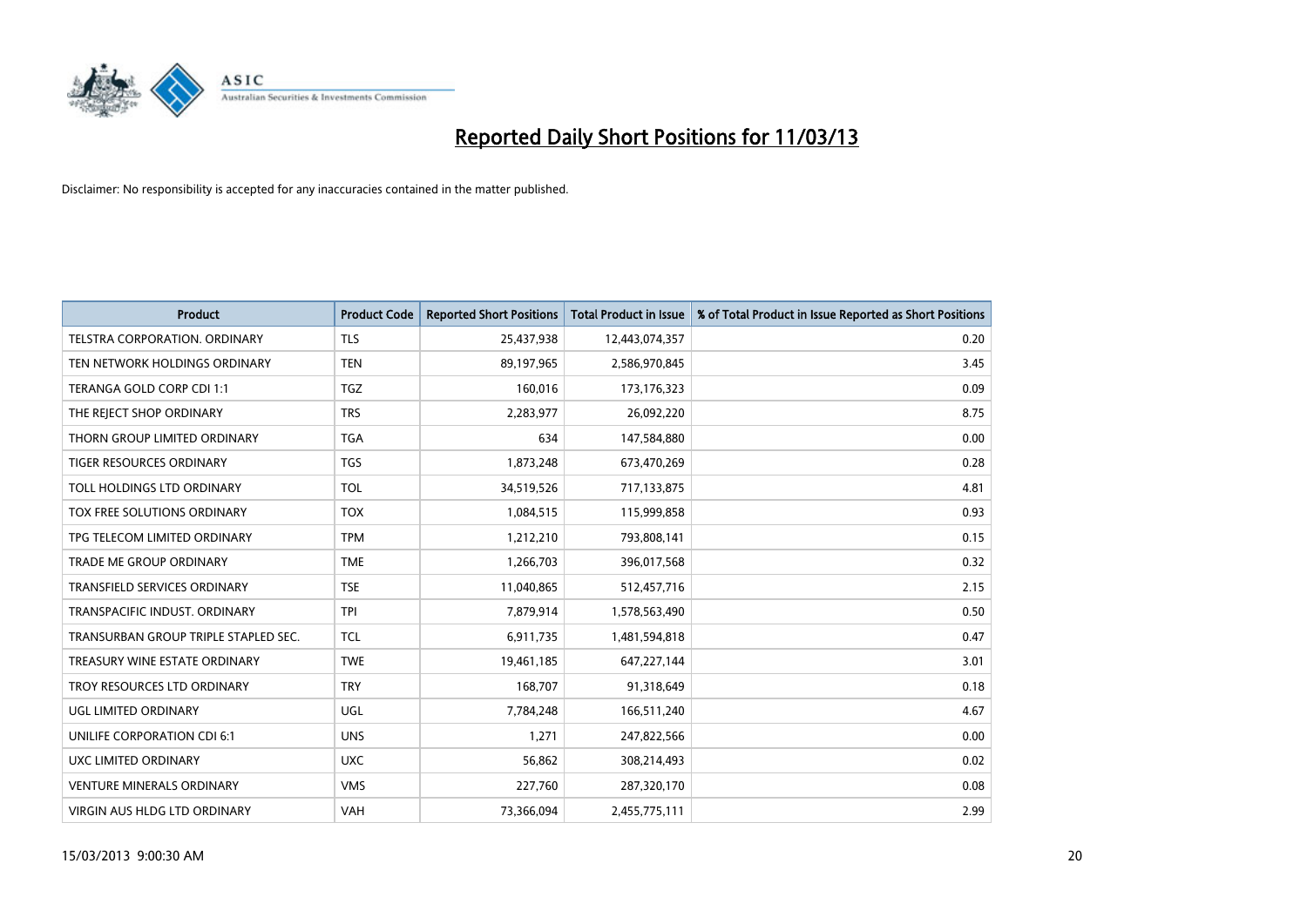

| <b>Product</b>                         | <b>Product Code</b> | <b>Reported Short Positions</b> | <b>Total Product in Issue</b> | % of Total Product in Issue Reported as Short Positions |
|----------------------------------------|---------------------|---------------------------------|-------------------------------|---------------------------------------------------------|
| <b>VNGD AUS SHARES ETF UNITS</b>       | VAS                 | 771                             | 5,807,438                     | 0.01                                                    |
| <b>VOCUS COMMS LTD ORDINARY</b>        | <b>VOC</b>          | 112,671                         | 77,984,492                    | 0.14                                                    |
| WAM CAPITAL LIMITED ORDINARY           | <b>WAM</b>          | 300                             | 188,871,704                   | 0.00                                                    |
| WATPAC LIMITED ORDINARY                | <b>WTP</b>          | 256,391                         | 184,332,526                   | 0.14                                                    |
| <b>WDS LIMITED ORDINARY</b>            | <b>WDS</b>          | 7                               | 144,740,614                   | 0.00                                                    |
| WEBIET LIMITED ORDINARY                | <b>WEB</b>          | 99,364                          | 79,397,959                    | 0.13                                                    |
| <b>WESFARMERS LIMITED ORDINARY</b>     | <b>WES</b>          | 27,248,816                      | 1,006,657,195                 | 2.71                                                    |
| WESFARMERS LIMITED PARTIALLY PROTECTED | <b>WESN</b>         | 25,423                          | 150,536,403                   | 0.02                                                    |
| <b>WESTERN AREAS LTD ORDINARY</b>      | <b>WSA</b>          | 13,002,768                      | 196,843,803                   | 6.61                                                    |
| WESTERN DESERT RES. ORDINARY           | <b>WDR</b>          | 732,363                         | 360,853,631                   | 0.20                                                    |
| WESTFIELD GROUP ORD/UNIT STAPLED SEC   | <b>WDC</b>          | 6,679,707                       | 2,228,027,781                 | 0.30                                                    |
| WESTFIELD RETAIL TST UNIT STAPLED      | <b>WRT</b>          | 3,755,508                       | 3,054,166,195                 | 0.12                                                    |
| WESTPAC BANKING CORP ORDINARY          | <b>WBC</b>          | 20,140,174                      | 3,103,729,084                 | 0.65                                                    |
| WHITE ENERGY COMPANY ORDINARY          | <b>WEC</b>          | 248,209                         | 322,974,494                   | 0.08                                                    |
| <b>WHITEHAVEN COAL ORDINARY</b>        | <b>WHC</b>          | 59,860,519                      | 1,014,164,422                 | 5.90                                                    |
| WHK GROUP LIMITED ORDINARY             | <b>WHG</b>          | 3,658                           | 265,200,652                   | 0.00                                                    |
| WOODSIDE PETROLEUM ORDINARY            | <b>WPL</b>          | 1,678,712                       | 823,910,657                   | 0.20                                                    |
| WOOLWORTHS LIMITED ORDINARY            | <b>WOW</b>          | 5,649,528                       | 1,242,819,421                 | 0.45                                                    |
| <b>WORLEYPARSONS LTD ORDINARY</b>      | <b>WOR</b>          | 4,592,065                       | 243,091,873                   | 1.89                                                    |
| WOTIF.COM HOLDINGS ORDINARY            | <b>WTF</b>          | 11,854,303                      | 211,736,244                   | 5.60                                                    |